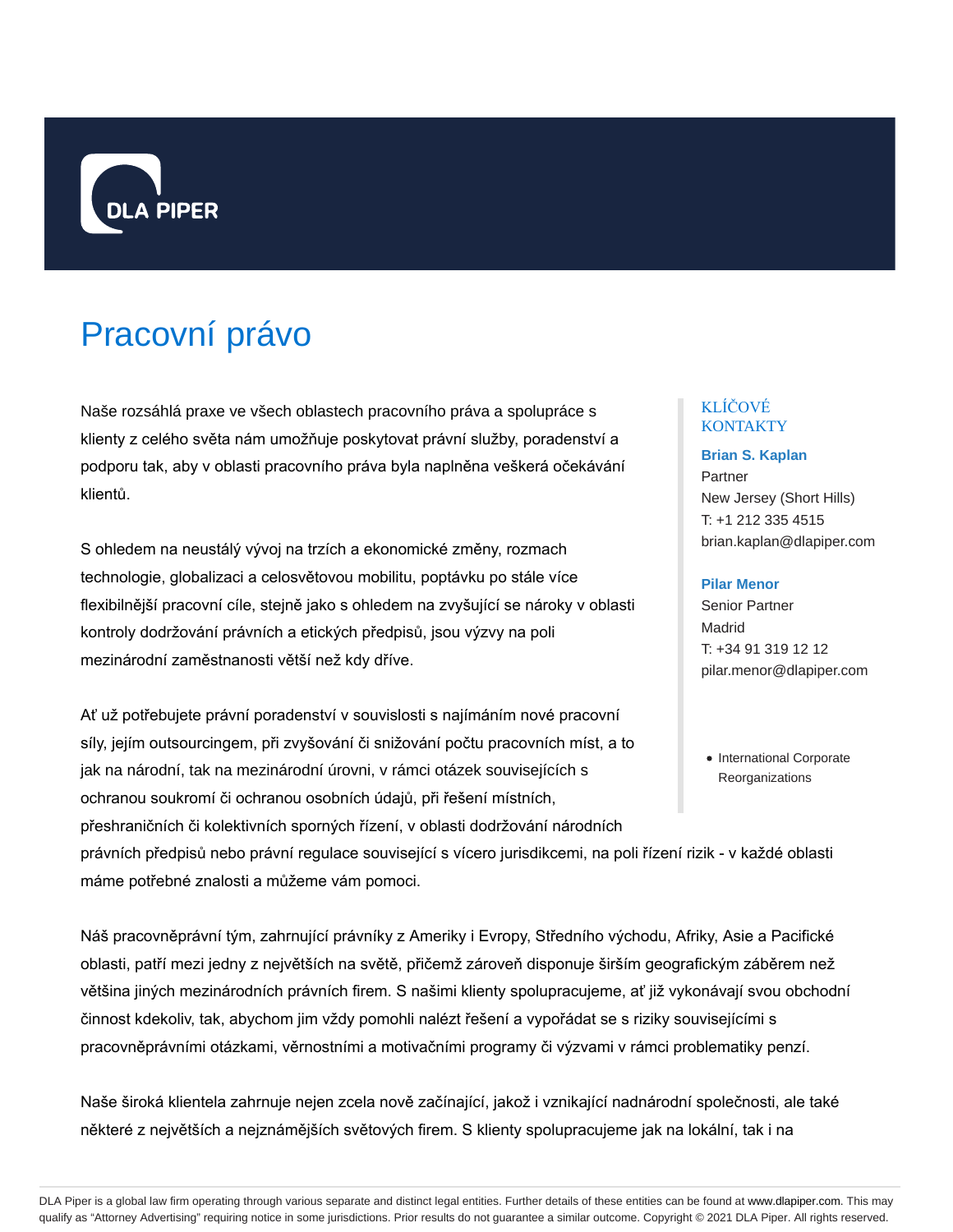mezinárodní a přeshraniční úrovni. Díky našemu celosvětovému dosahu a znalostem místních poměrů jsme schopni jim pomoci při snaze o dosažení stability, úspor nákladů a zároveň poskytnout potřebnou podporu při identifikaci a řízení priorit a rizik v mnoha oblastech.

# **EXPERIENCE**

- Právní poradenství nadnárodnímu klientovi zahrnují návrh a implementaci Globálního etického kodexu ve více než 50 jurisdikcích
- Právní poradenství v souvislosti s rozsáhlou nadnárodní restrukturalizací zahrnující 900 zaměstnanců s dopadem na zaměstnance ve více než 30 jurisdikcích po celém světě
- Komplexní právní poradenství investiční bance v oblasti cenných papírů, omezujících doložek a výpovědních lhůt, a to v rámci 19 jurisdikcí
- Zastupování nadnárodní IT společnosti zahrnující právní posouzení řízení projektu a komplexní personální poradenství v rámci outsourcingového projektu, který měl dopad na více než 400 zaměstnanců v 15 zemích a v některých zahrnoval i kolektivní konzultace
- Zastupování nadnárodní zdravotnické společnosti v rámci přeshraničního šetření a sporného řízení zahrnujícího zneužití přísně důvěrných informací a odlákávání zaměstnanců zasahujícího do řady jurisdikcí
- Poradenské služby pro nadnárodní hudební společnost v souvislosti s restrukturalizací pracovních sil po celém světě zahrnující projektovou podporu napříč 20-30 jurisdikcemi

# **AKTUALITY**

# publikace

**Employment law in 5: 5 developments to read for June in less than 5 minutes**

28 June 2022 5 developments to read for June in less than 5 minutes

**Dobbs v. Jackson Women's Health : Implications for business of a post-Roe landscape**

23 June 2022

Dobbs raises a number of important questions for companies and entities.

**Employment law in 5: 5 developments to read for June in less than 5 minutes**

8 June 2022 5 developments to read for June in less than 5 minutes.

**Gender Pay Transparency: An International Survey 2022**

30 May 2022

Employers and governments around the world are increasingly focused on workplace pay and, in particular, the gender pay gap. Our 2021 Gender Pay Transparency International Survey highlights recent developments in this area across 35 jurisdictions.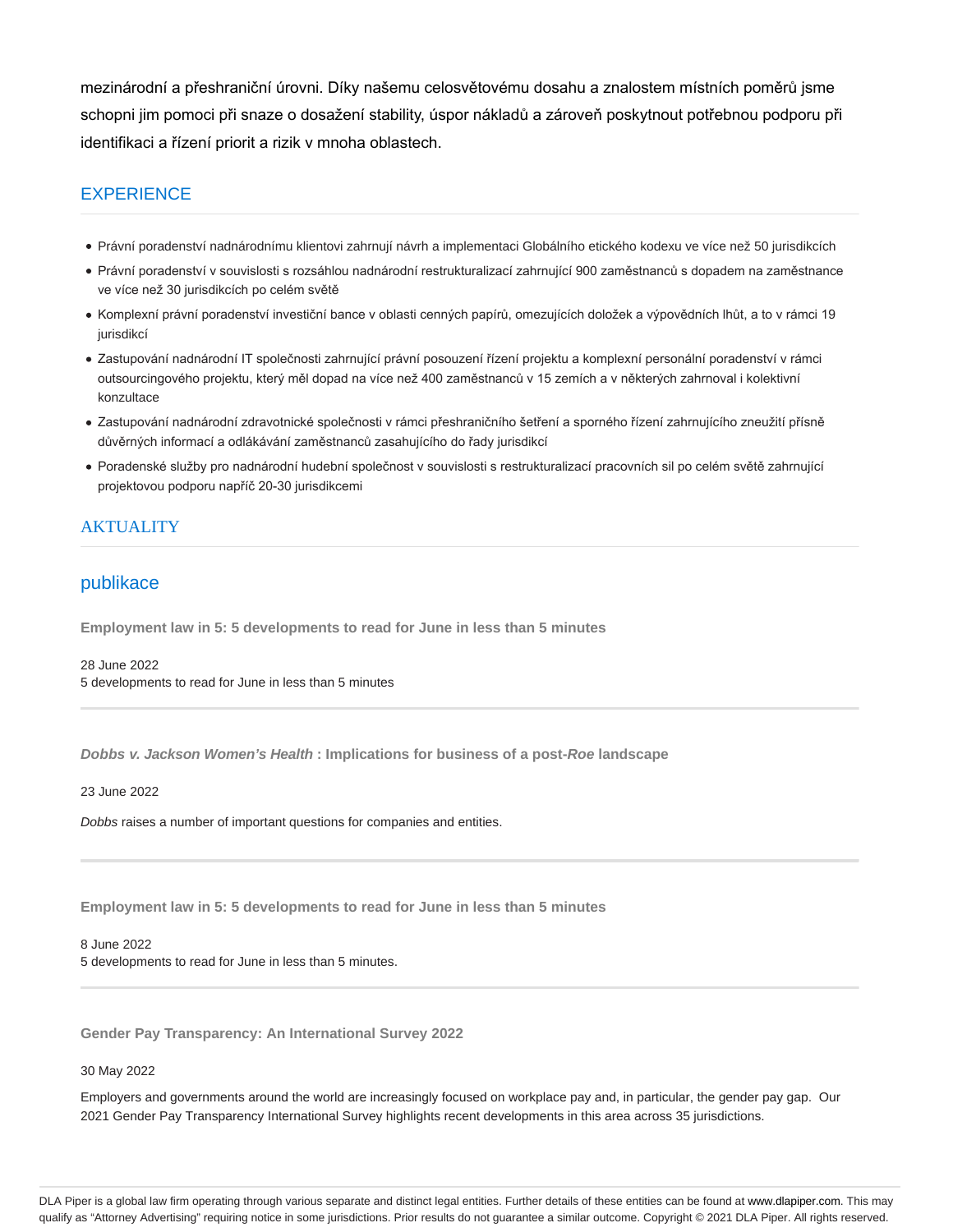**EU Whistleblower Directive: Implementation Tracker - Whistleblowing Laws in Europe: An international guide**

June 2022

**Be Aware May 2022**

# 25 May 2022 BE AWARE BELGIUM SERIES

This month's Be Aware covers the following topics:

Withholding wages when employees damage company property: Reminder of the principles

What are the holiday entitlements for temporary agency workers?

**Employment law in 5: 5 developments to read for May in less than 5 minutes**

5 May 2022 5 developments to read for May in less than 5 minutes.

**Major Relaxation of Singapore's COVID-19 Public Health and Workforce Vaccination Measures; Calls for Permanent Flexible Work Arrangements**

29 April 2022

Singapore Relaxes COVID-19 Public Health and Workforce Vaccination Measures

On 22 April 2022, the Multi-Ministry Taskforce announced a major relaxation of Singapore's COVID-19 public health measures.

**Be Aware April 2022**

# 28 April 2022 BE AWARE BELGIUM SERIES

This issue discusses if wearing a face mask incorrectly can justify dismissal for serious cause, and what the EU Directive proposal on adequate minimum wages entails.

**Israel Group News April 2022**

# 28 April 2022 ISRAEL GROUP NEWS

In this issue, our global activities, latest publications, recent events and more.

**US Citizenship and Immigration Services filing period now open for selected H-1B Visa registrants**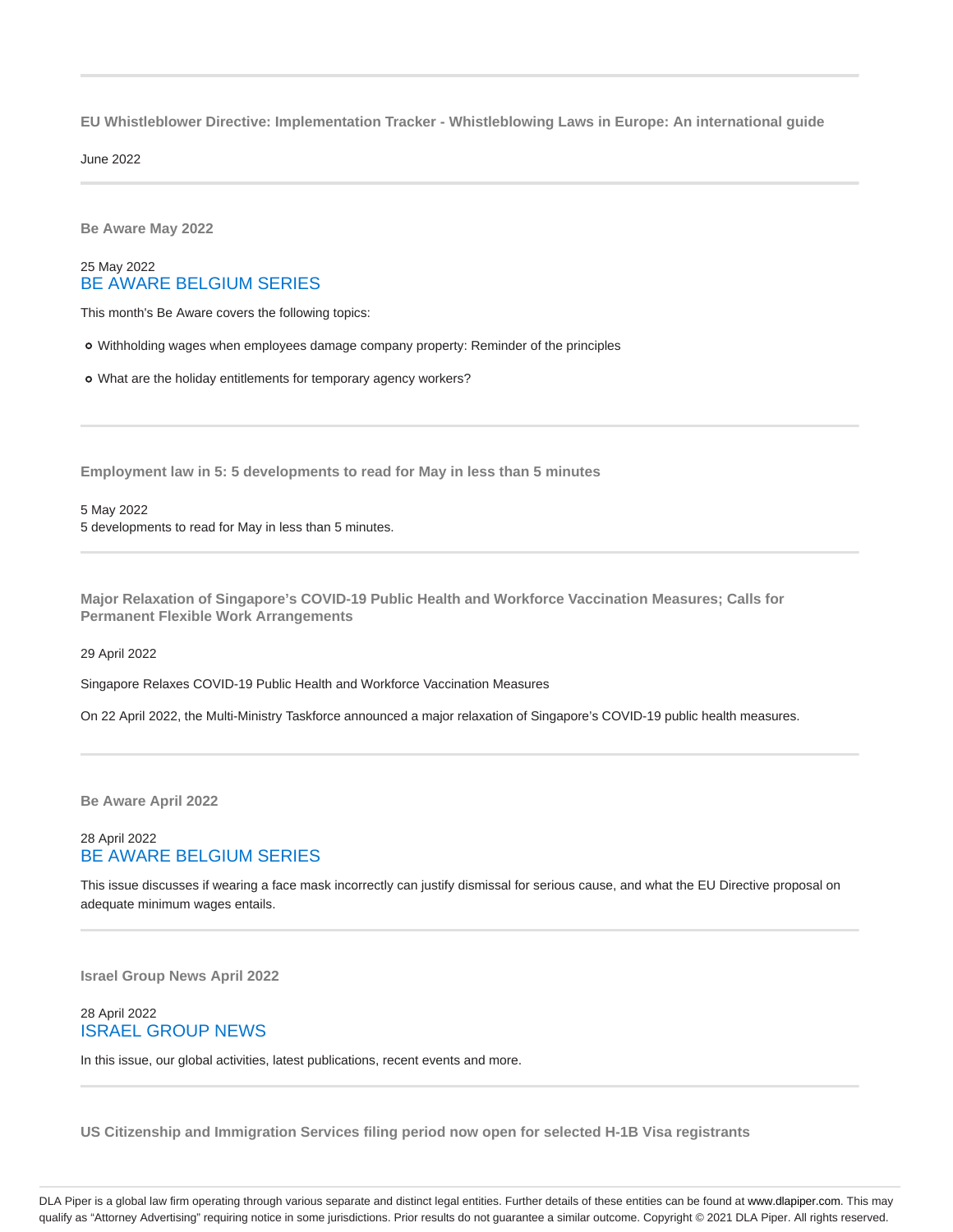**Employment law in 5: 5 developments for April to read in less than 5 minutes**

#### 4 April 2022

5 developments to read for April in less than 5 minutes.

**Be Aware March 2022**

# 21 March 2022 BE AWARE BELGIUM SERIES

Since the adoption of CBA No. 90 of 20 December 2007, companies can set up a non-recurring bonus system linked to results. This bonus is tax exempt up to a maximum amount of EUR3,094 net in 2022 per calendar year and per employee.

**Important Changes to Singapore's Immigration Framework**

11 March 2022

In its recent 2022 Budget Statement, the Singapore Ministry of Finance announced that the framework for issuing work passes would be reviewed and updated to strengthen Singapore's workforce, and to ensure that incoming work pass holders meet the quality of Singaporeans in professional, managerial, executive and technical jobs (PMETs).

**Employment law in 5: 5 developments for March to read in less than 5 minutes**

7 March 2022

5 developments to read for March in less than 5 minutes.

**Employment law in 5: 5 developments for February to read in less than 5 minutes**

2 February 2022

5 developments to read for February in less than 5 minutes.

**Be Aware - January 2022**

# 26 January 2022 BE AWARE BELGIUM SERIES

Caution must be exercised following the latest recommendation on biometric data processing dated 1 December 2021 of the Data Protection Authority.

**Israel Group News January 2022**

24 January 2022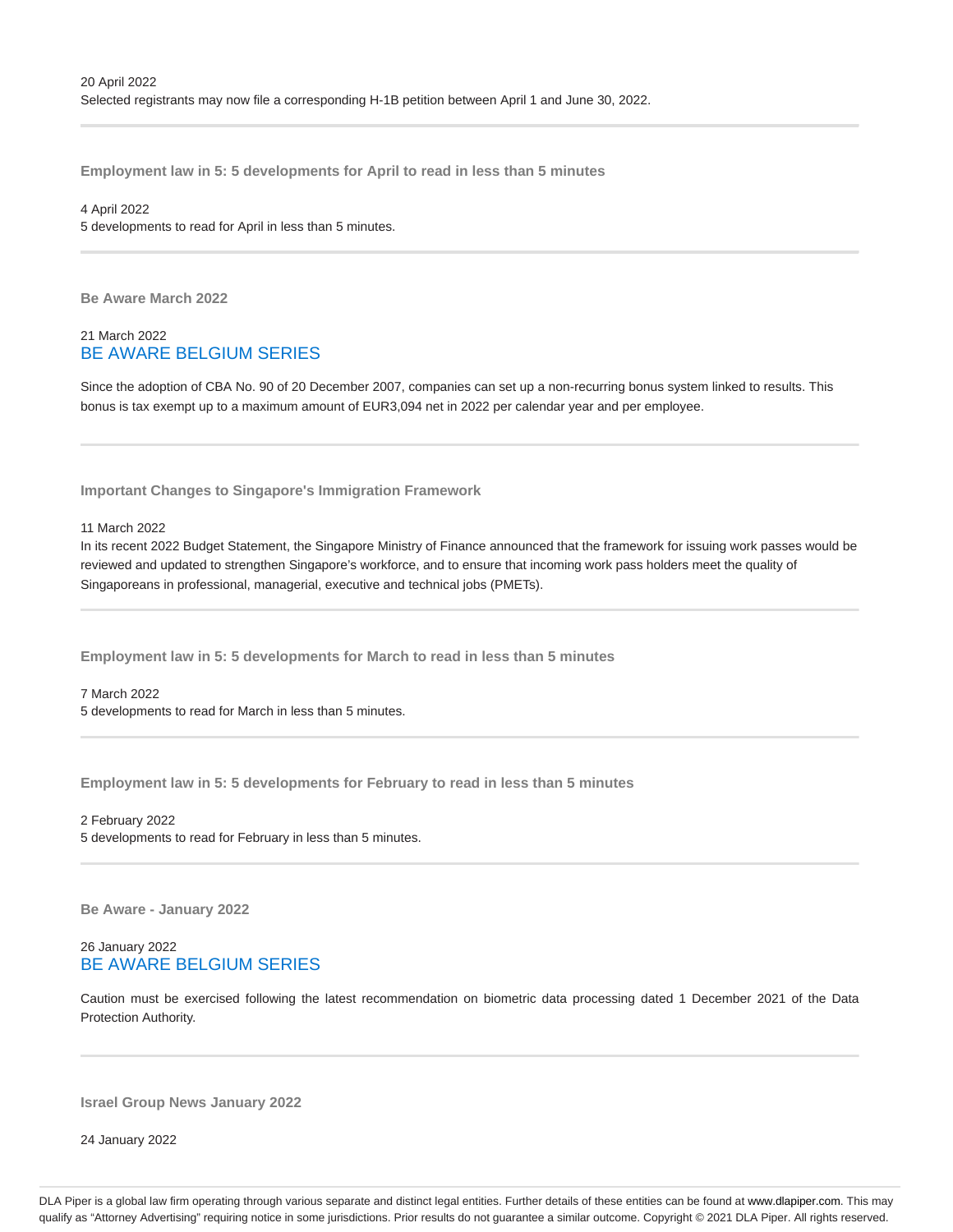# ISRAEL GROUP NEWS

In this issue, our global activities, latest publications, recent events and more.

**Global Employment 2021 in Review, 2022 in Preview**

#### 12 January 2021

These are challenging times for employers. As the world emerged from lockdowns in 2021, organizations the world over had to decide if and how to return employees back to workplaces safely.

**Puerto Rico: new protocol for the management of COVID-19 cases in the workplace**

#### 11 January 2022

The protocol clarifies provisions of recent executive orders.

**Global Employment Law Quiz 2022**

#### 6 January 2022

Test your knowledge of key developments over the last year – and catch up on those you may have missed.

**Update to Singapore workforce vaccination measures; Vaccination a condition for work pass / PR applications**

#### 31 December 2021

On 26 December 2021, Singapore's Ministry of Health announced changes to the Workforce Vaccination Measures which are due to be implemented from 1 January 2022 onwards.

**Global COVID-19 Vaccine Guide for Employers**

## 22 December 2021

#### Updated on 21 January 2022

As the scientific response to the COVID-19 pandemic develops, many employers are considering what their approach should be to the issues around vaccination for their workforce, with a view to accelerating a return to some kind of normality. This is an area where law, guidance and best practice is likely to develop rapidly and there is no one-size-fits-all solution, particularly for multinational employers. The risks, challenges and benefits will vary depending on the profile of the workforce and nature and location of the business.

In our newly launched global guide we set out some of the key considerations with regard to requiring or encouraging employees to be vaccinated and highlight some of the differences in risk around the world. These are complex and evolving issues and the situation should be kept under review as vaccine programmes become more widely available, economies and borders begin to open up again and more people return to the workplace.

**Be Aware - December 2021**

20 December 2021 BE AWARE BELGIUM SERIES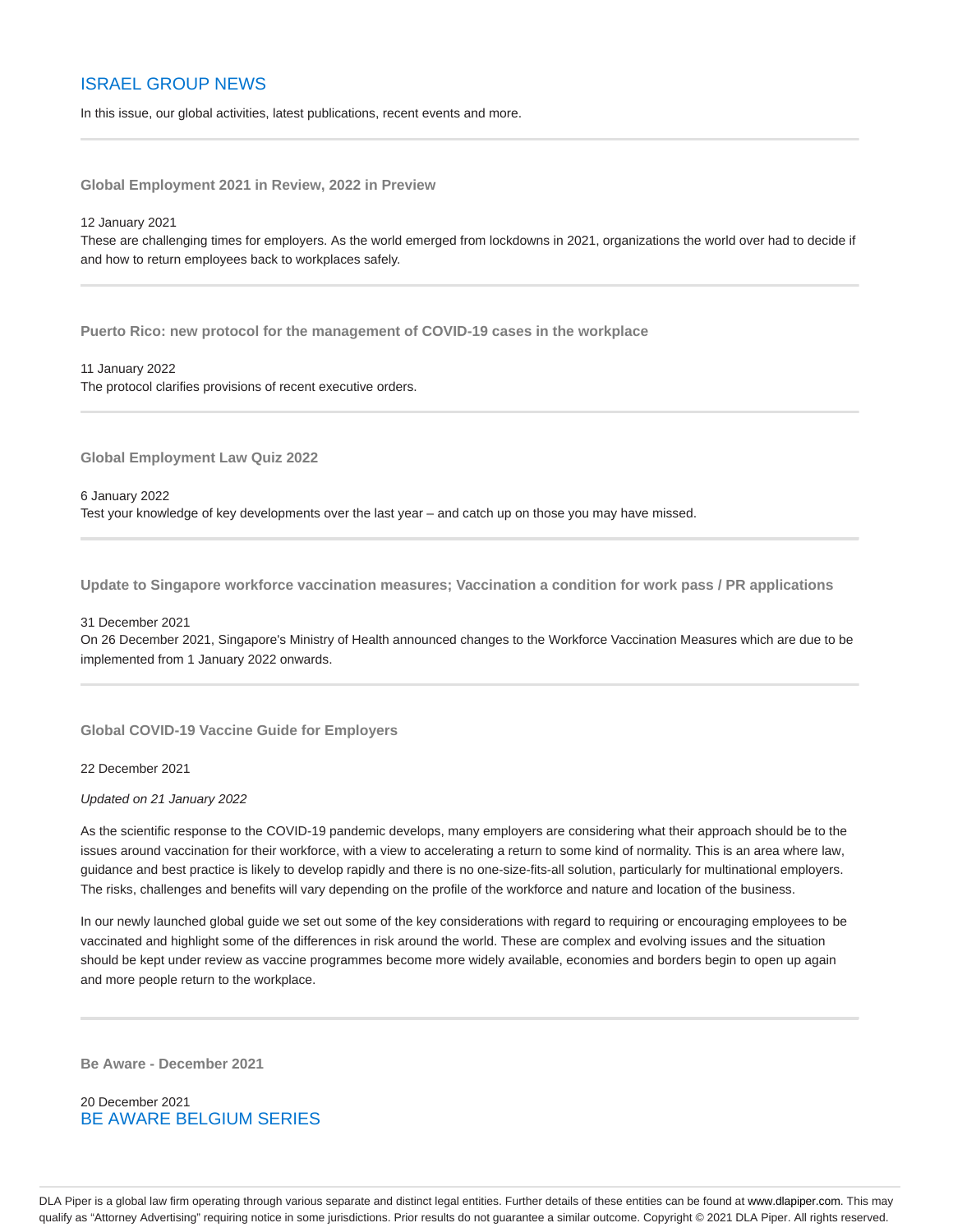The Belgian tribunal ruled that Deliveroo riders are independent contractors. The European Commission proposal relating to the establishment of a rebuttable legal presumption that individuals working for a digital work platform are working under an employment contract.

**The EU's new whistleblowing regime – why it matters to UK businesses**

#### 15 December 2021

Friday 17 December 2021 marks a moment of divergence between the whistleblowing frameworks in the UK and EU, with the official implementation of the European bloc's new Whistleblowing Directive (Directive (EU) 2019/1937) (the Directive).

**Employment law in 5: 5 developments for December to read in less than 5 minutes**

9 December 2021

5 developments to read for December in less than 5 minutes.

**Be Aware UK: COVID-19: Government implements Plan B-lite with new measures which impact on employers**

#### 29 November 2021

In an unexpected turn of events, the government has announced that it will be bringing in new COVID-19 restrictions for England this week.

**Be Aware - November 2021**

## 26 November 2021 BE AWARE BELGIUM SERIES

Although Belgian legislation does not expressly provide for employment protection for employees who are unfit for work (for long periods), in the event of dismissal during sick leave, the risk of it being considered a discriminatory dismissal based on the employee's health status is something to take into account.

**Employment law in 5: 5 developments for November to read in less than 5 minutes**

11 November 2021 5 developments to read for November in less than 5 minutes.

**Be Aware - October 2021**

# 27 October 2021 BE AWARE BELGIUM SERIES

Must the break granted to a worker during his or her work schedule be considered "working time" or "a rest period" within the meaning of Directive 2003/88?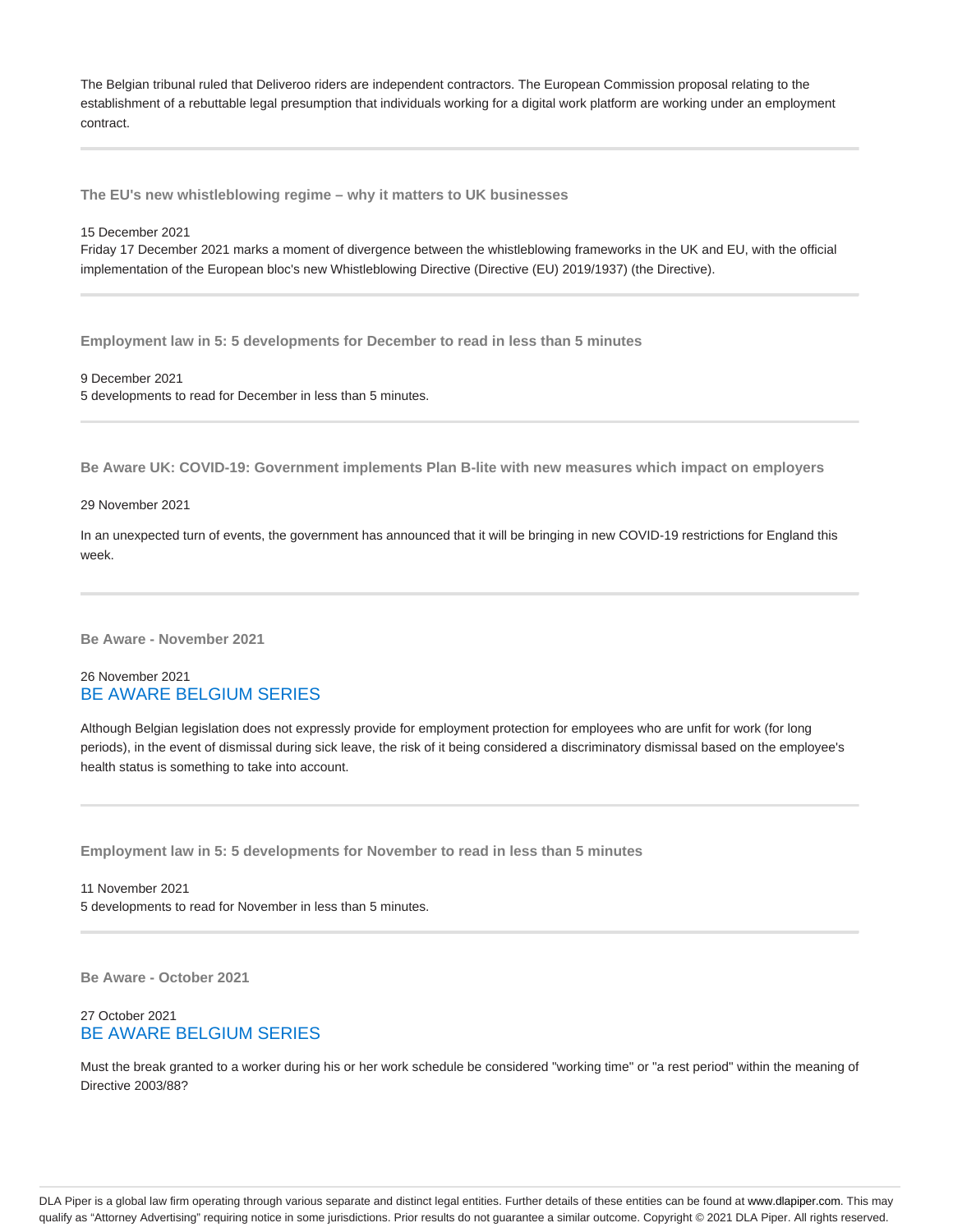## **COVID update říjen 21**

#### 25 říjen 2021

V souvislosti se zvyšujícím se počtem nových případů onemocnění COVID došlo k přijetí nových opatřeních, které si kladou za cíl situaci zlepšit a zároveň motivovat lidi k podstoupení očkování. Zároveň Městský soud v Praze zrušil jedno z opatření týkajících se návratu občanů ČR ze zahraničí a bude ho tak nutné přepracovat.

**Israel Group News October 2021**

25 October 2021 ISRAEL GROUP NEWS

In this issue, our global activities, latest publications, recent events and more.

**Thailand Ministerial Regulation in relation to Fixing Rates of Social Security Fund Contributions**

#### 7 October 2021

On 27 September 2021, the Minister of Labour has just issued the Ministerial Regulation in relation to Fixing Rates of Social Security Fund Contributions B.E. 2564 (2021) which shall be enforced in Thailand as of 1 September 2021 onwards.

**Whistleblowing Laws in Europe: An international guide**

#### June 2022

On September 25, 2019, the EU formally adopted the new EU Whistleblower Protection Directive (the Directive) designed to enhance protection for whistleblowers within the EU. The Directive is designed to provide common minimum standards across the Union and requires Member States to transpose it into national law by October 2021.

**Thailand announces 3 months extension of social security contributions reduction**

13 September 2021

Referring to the announcement of the Social Security Office in relation to the reduction of mandatory social security contributions effective from 1 June 2021 – 31 August 2021, on 8 September 2021, the Social Security Office has extended the reduction of mandatory social security contributions for another 3 months from 1 September – 30 November 2021.

**New workplace sexual harassment laws passed – (some) Respect@Work recommendations become law**

#### 8 September 2021

After months of anticipation, the Australian Federal Government's Sex Discrimination and Fair Work (Respect at Work) Amendment Act 2021 has now passed both houses of Parliament. The amendment contains important reforms to address workplace sexual harassment.

**Israel Group News August 2021**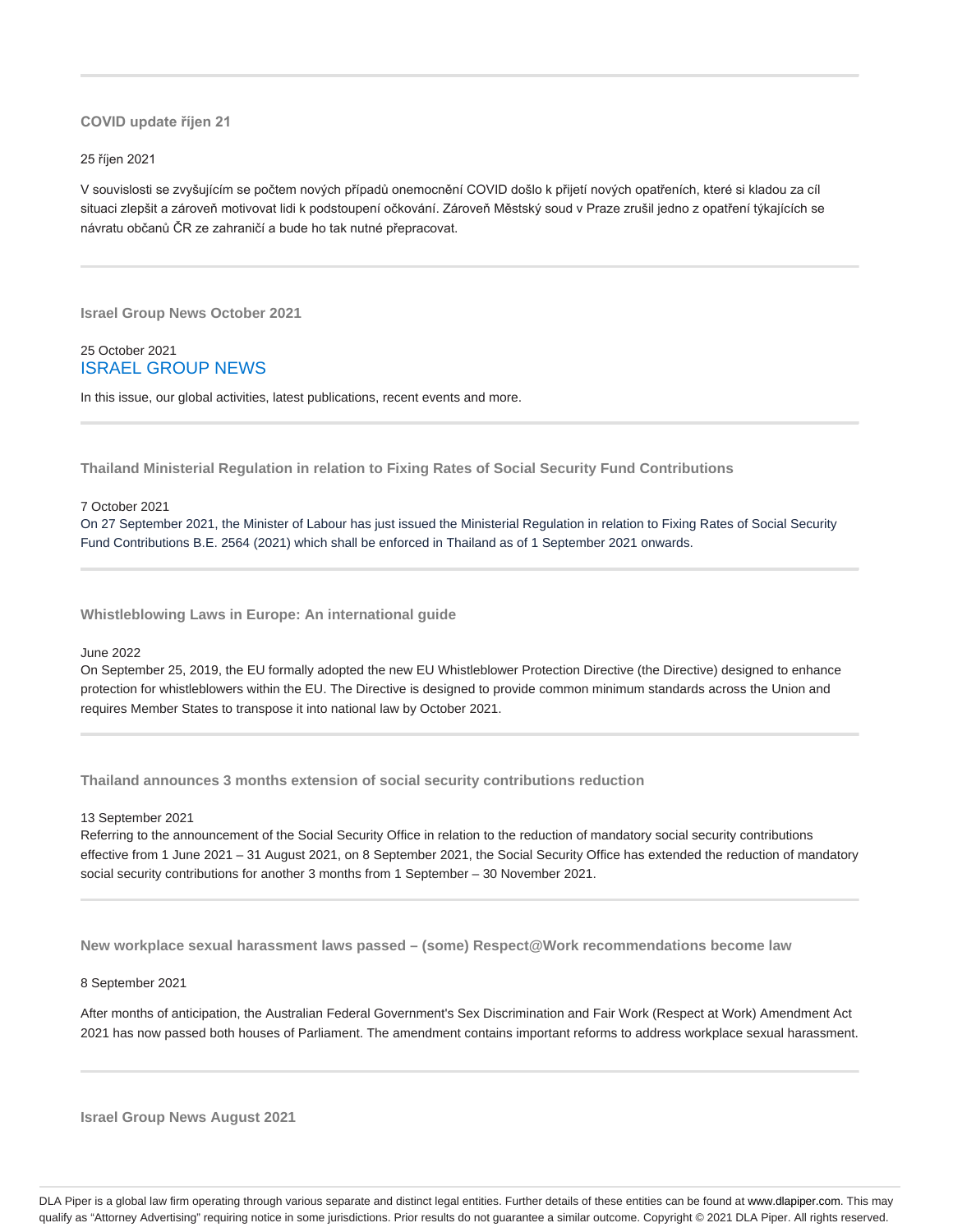# 16 August 2021 ISRAEL GROUP NEWS

In this issue, our global activities, latest publications, recent events and more.

**Anti-slavery and human rights obligations on corporations: impact on supply chains**

#### 5 August 2021

The past few years have seen rapid development in legislation targeting modern slavery and forced labor in various developed economies. This trend will only accelerate as multinationals increasingly focus on their sustainability and ESG goals.

**Further assistance from the Social Security Office as Thailand heads to further lockdown**

#### 22 July 2021

Previously, the Social Security Office (SSO) announced the reduction of social security contributions for a period of three (3) months from 1 June 2021 – 31 August 2021 due to the third wave of COVID-19 cases in Thailand.

On 13 July 2021, the Cabinet approved additional relief measures to assist workers and entrepreneurs who are affected by the COVID-19 pandemic in 10 red-zone provinces, including Bangkok. On 20 July 2021, following the tightening of lockdown restrictions in Thailand, the Cabinet approved the expansion of relief measures from 10 red-zone provinces to 13 red-zone provinces (now including Chachoengsao, Chonburi and Ayutthaya).

**COVID-19: Aktuální opatření pro firmy - červenec 2021**

9.července 2021

Aktuální opatření týkající se vakcinace, testování zaměstnanců, omezení provozu či ochrany dýchacích cest.

# **Zásadní obrat u konkurenčních doložek**

28. června 2021

Ústavní soud změnil výklad týkající se možnosti jednostranného odstoupení od konkurenční doložky ze strany zaměstnavatele.

**Norway - Whistleblowing Laws in Europe: An international guide**

**EU Whistleblower Directive: Key provisions, SOX comparison and Actions for business**

June 2022

Recent scandals such as the Luxembourg Leaks financial scandal and the Panama Papers have highlighted the important role that whistleblowers can play in exposing breaches of EU law.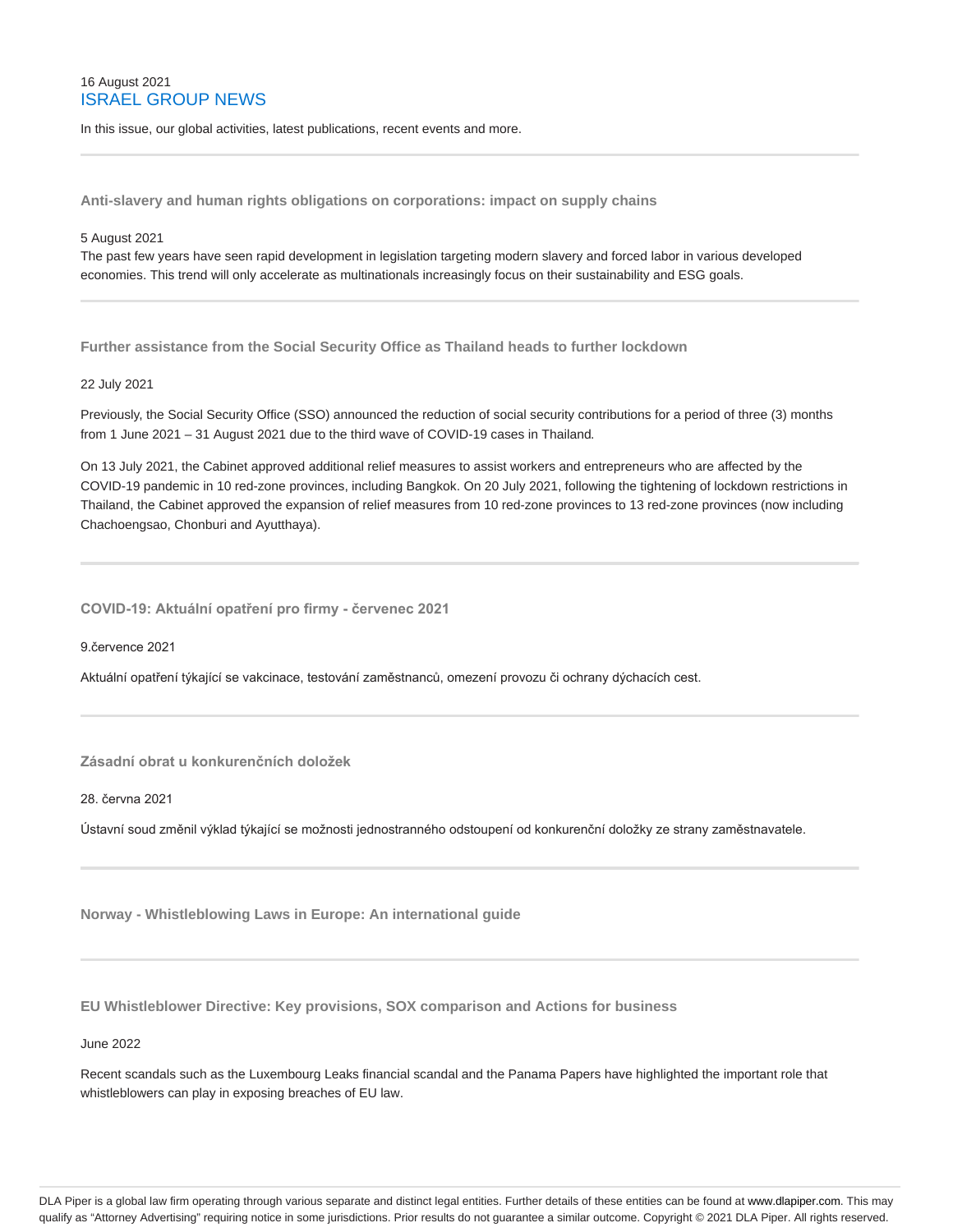**Supplementary – Australia – Whistleblowing Laws in Europe: An international guide**

This article will focus primarily on whistleblowing protections in the private sector, but it also provides an overview on the systems in place in the public sector below.

**Sweden - Whistleblowing Laws in Europe: An international guide**

**Russia - Whistleblowing Laws in Europe: An international guide**

**Supplementary – United States – Whistleblowing Laws in Europe: An international guide**

There are many US federal statutes that prohibit employers in the private sector from retaliating against whistleblowers, many of which are sector or industry specific.

**Belgium - Whistleblowing Laws in Europe: An international guide**

**Czech Republic - Whistleblowing Laws in Europe: An international guide**

**Denmark - Whistleblowing Laws in Europe: An international guide**

**Finland - Whistleblowing Laws in Europe: An international guide**

**France - Whistleblowing Laws in Europe: An international guide**

**Germany - Whistleblowing Laws in Europe: An international guide**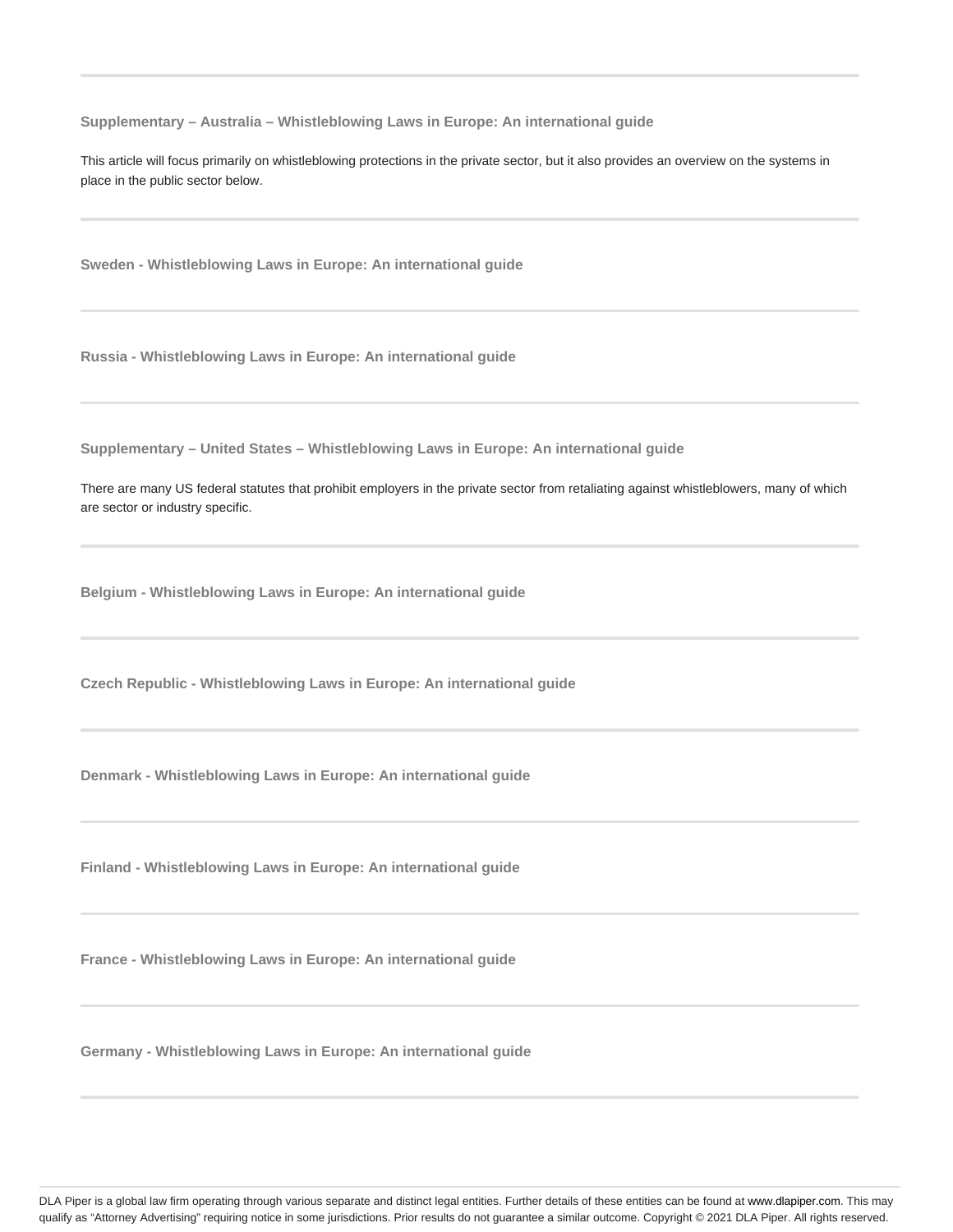**Ireland - Whistleblowing Laws in Europe: An international guide**

**Italy - Whistleblowing Laws in Europe: An international guide**

**Luxembourg - Whistleblowing Laws in Europe: An international guide**

**Netherlands - Whistleblowing Laws in Europe: An international guide**

**Poland - Whistleblowing Laws in Europe: An international guide**

**Portugal - Whistleblowing Laws in Europe: An international guide**

**Slovak Republic - Whistleblowing Laws in Europe: An international guide**

**Spain - Whistleblowing Laws in Europe: An international guide**

**UK - Whistleblowing Laws in Europe: An international guide**

**Be Aware - May 2021**

## 26 May 2021 BE AWARE BELGIUM SERIES

A few days before International Women's Day, the European Commission adapted a proposal for a directive to strengthen the application of the principle of equal pay for equal work or work of equal value between men and women through pay transparency and enforcement mechanisms.

**Be Aware UK: Update on legislative reforms impacting employers**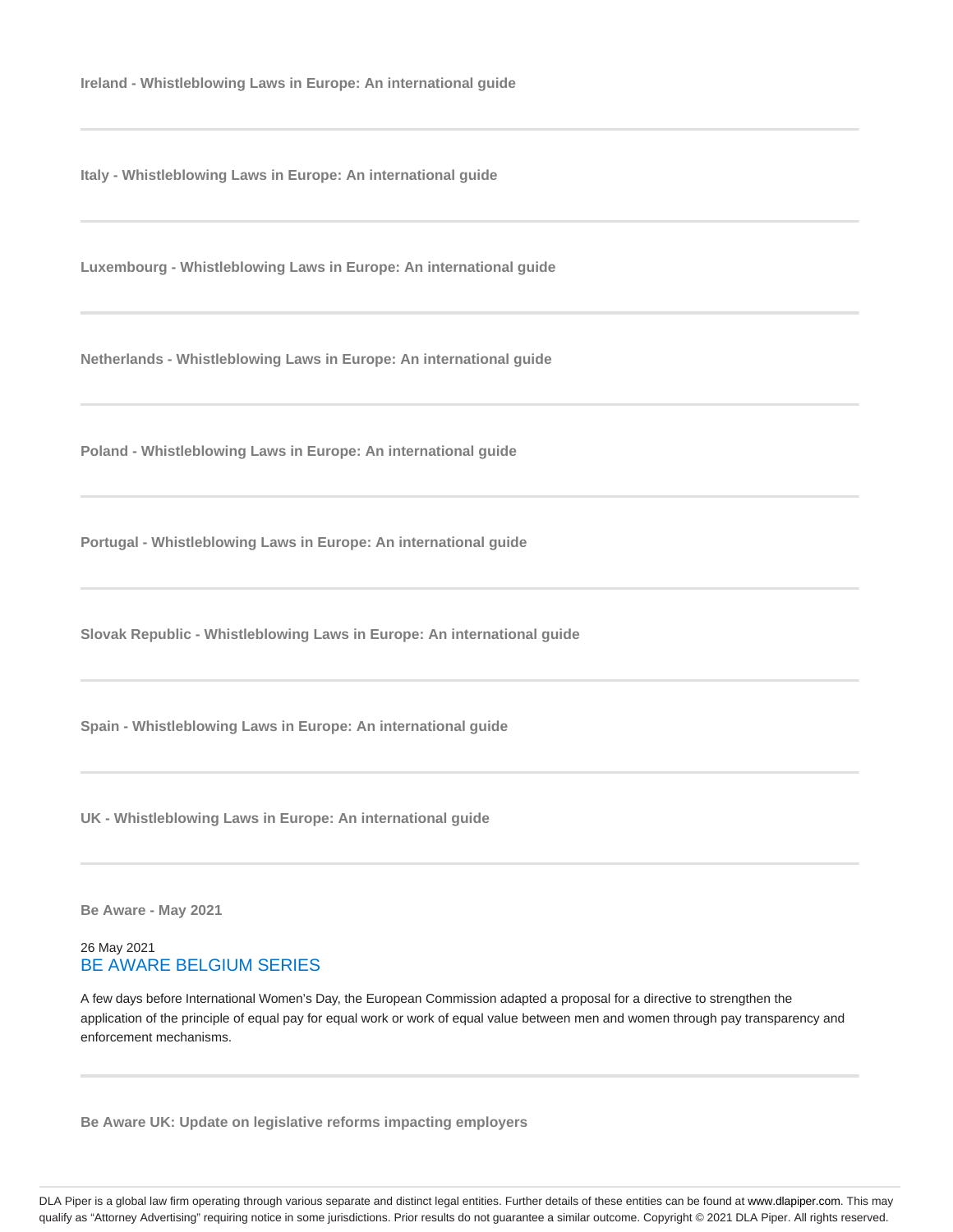#### 25 May 2021

Employers may remember that back in the pre-COVID-19 world of July 2019, a series of consultation papers was published in quick succession in the final days of Theresa May's office as Prime Minister. These consultation papers sought views on a wide and varied range of proposals with a potentially significant impact on employers.

**Can employers grant employees a one-off results-based bonus to incentivize them to get the COVID-19 vaccine?**

# 25 May 2021 REWARDS INSIGHTS

The Belgian Federal Public Service Employment, Labour and Social Dialogue (FPS) is of the opinion that it would, in principle, not be possible to grant a one-off results-based bonus to incentivize employees to get the COVID-19 vaccine.

**Reduction of Social Security contributions following third wave of COVID-19 in Thailand**

#### 25 May 2021

Following the resurgence of COVID-19 cases in March 2021, the Social Security Office announced the reduction of mandatory social security contributions to be made to the Social Security Fund (SSF) to help ease the financial burden of employers and employees.

**Is tax advice a taxable benefit in kind?**

## 20 May 2021 REWARDS INSIGHTS

In international employment relations, it is common practice that the employer and the employee agree that a tax advisor chosen and paid for by the employer prepares the tax return of the employee. This suits both the employee and the employer.

**Israel Group News May 2021**

## 1 May 2021 ISRAEL GROUP NEWS

In this issue, our global activities, latest publications, recent events and more.

**Be Aware April 2021**

# 26 April 2021 BE AWARE BELGIUM SERIES

Now that many have become accustomed to working from home full-time as a result of the COVID-19 crisis, the question as to whether an employee can work from home abroad for an extended period sometimes arises.

**Hong Kong Judgment affirms importance of properly documenting repatriation terms**

26 April 2021

In the recent Hong Kong case of Zhang Qiang v Cisco Systems (HK) Ltd (HCA 1497/2010) [2021] HKCFI 694, the Court of First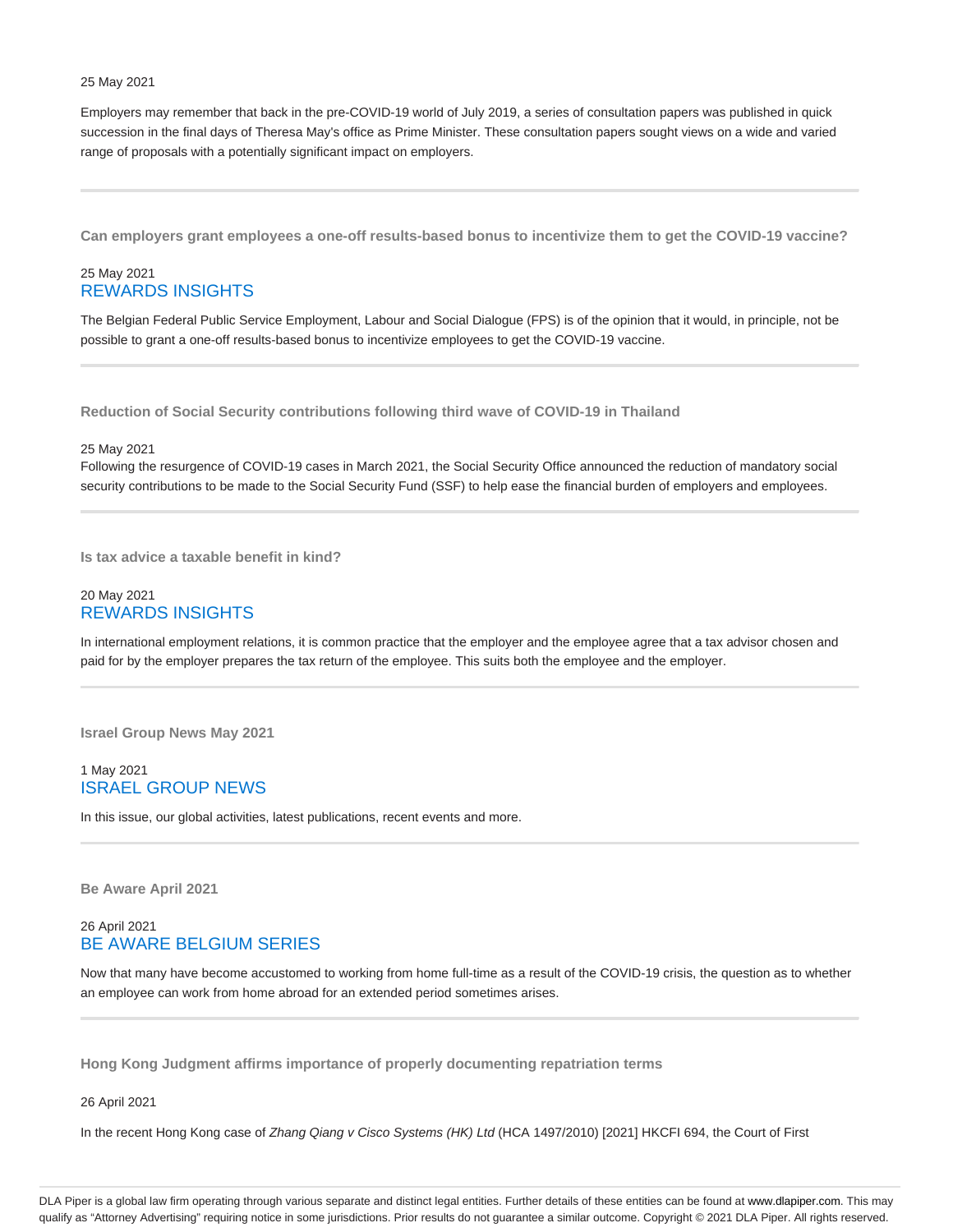Instance upheld the binding nature of a repatriation agreement which meant a particularly uncooperative employee was not entitled to receive significant sums in connection with his repatriation back to Hong Kong.

**Employee and independent contractor classification: Still the top legal issue in franchising**

30 March 2021

Franchising rests on a basic premise that franchisees are independent contractors and not employees.

**Březnové změny pro zaměstnavatele kvůli pandemii COVID-19**

9. března 2021

Epidemiologická situace v České republice je i nadále závažná, výhled do budoucna také moc optimismu nepřináší. V reakci na nepříznivý vývoj epidemie COVID-19 byla proto vládou České republiky přijata mimořádná protiepidemická opatření, která se přímo dotýkají zaměstnavatelů a přinášíme je v detailním shrnutí.

**Be Aware UK: COVID-19: Furlough extended to 30 September 2021**

3 March 2021

In his March 2021 Budget, the Chancellor has announced that the Coronavirus Job Retention Scheme (CJRS) will be extended to 30 September 2021. This is welcome news for employers, many of whom are not yet able to reopen, and it should assist them to retain employees, pending the anticipated easing of lockdown restrictions over coming months.

**Be Aware UK: COVID-19: Government urges employers to test staff: 31 March deadline to register for free kits**

1 March 2021

The Spring Response Roadmap published last week says that workplace testing will be an important mitigation as business starts to reopen from 12 April 2021. It also says that the government will update the COVID- Secure guidance to provide further advice on how businesses can introduce regular testing to reduce risk, but this hasn't happened yet.

**COVID-19 Federal Benefit Access Tool**

26 February 2021 You may access this publication in English here.

**Be Aware UK: New COVID-19 'cautious and irreversible' roadmap announced**

22 February 2021

The Prime Minister has now outlined his "cautious and irreversible" roadmap out of the COVID-19 pandemic. The roadmap applies to England only.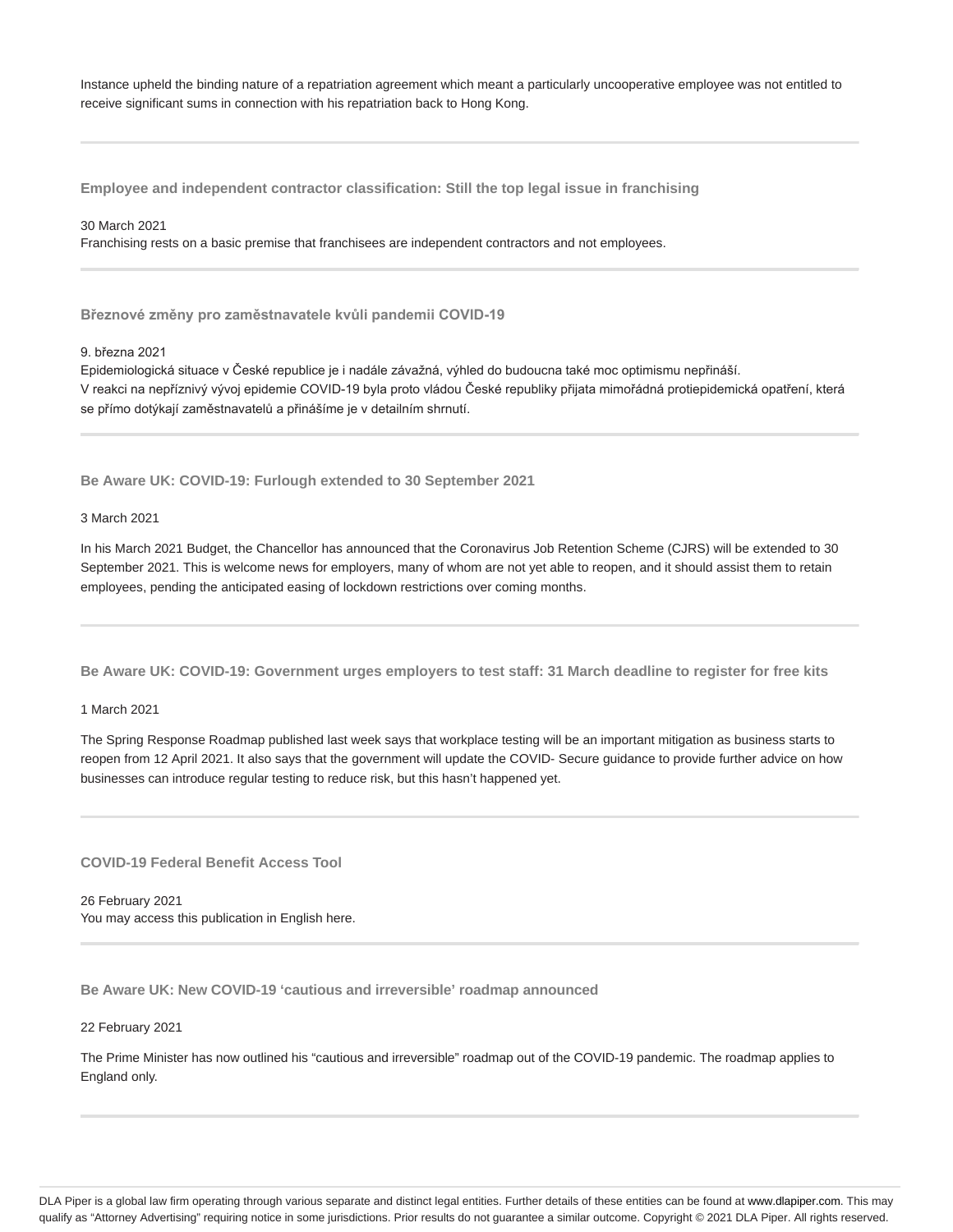**Be Aware UK: Are you ready for the impending changes to the IR35 regime?**

#### 16 February 2021

With just two months to go until the changes to the IR35 regime come into force on 6 April, are you aware of what those changes will mean and do you have the necessary preparations in place?

**Be Aware UK: Stale equality training will not provide employers with a defence to discrimination claims**

#### 9 February 2021

In the case of Allay (UK) Limited v Gehlen, the Employment Appeal Tribunal (EAT) has recently reinforced the importance of up-to-date equality training for employees.

**Disputes, Issue 2**

# 28 January 2021 **DISPUTES**

In this issue, we look at the split among the federal circuits over what it means to "exceed authorized access" in violation of the Computer Fraud and Abuse Act; the ways in which the federal courts apply the Supreme Court's recent limitations on equitable disgorgement; ways to mitigate liability risk in unauthorized financial transfers; considerations for employers as they develop policies regarding use of cannabis in their workforce; and the critical importance of escalation protocols in corporate whistleblower programs.

**No firing for lighting up? Cannabis in the workplace**

28 January 2021 Appropriately addressing cannabis usage in the workplace while navigating anti-discrimination protections for workers.

**OECD publishes guidance on the tax impact of cross-border working arrangements during the COVID-19 pandemic**

27 January 2021 Our observations on the new OECD guidelines and their implications for employers.

**Israel Group News January 2021**

19 January 2021 ISRAEL GROUP NEWS

In this issue, our global activities, latest publications, recent events and more.

**Be Aware UK: Coronavirus: 2021 – Key information for employers as 2021 begins**

5 January 2021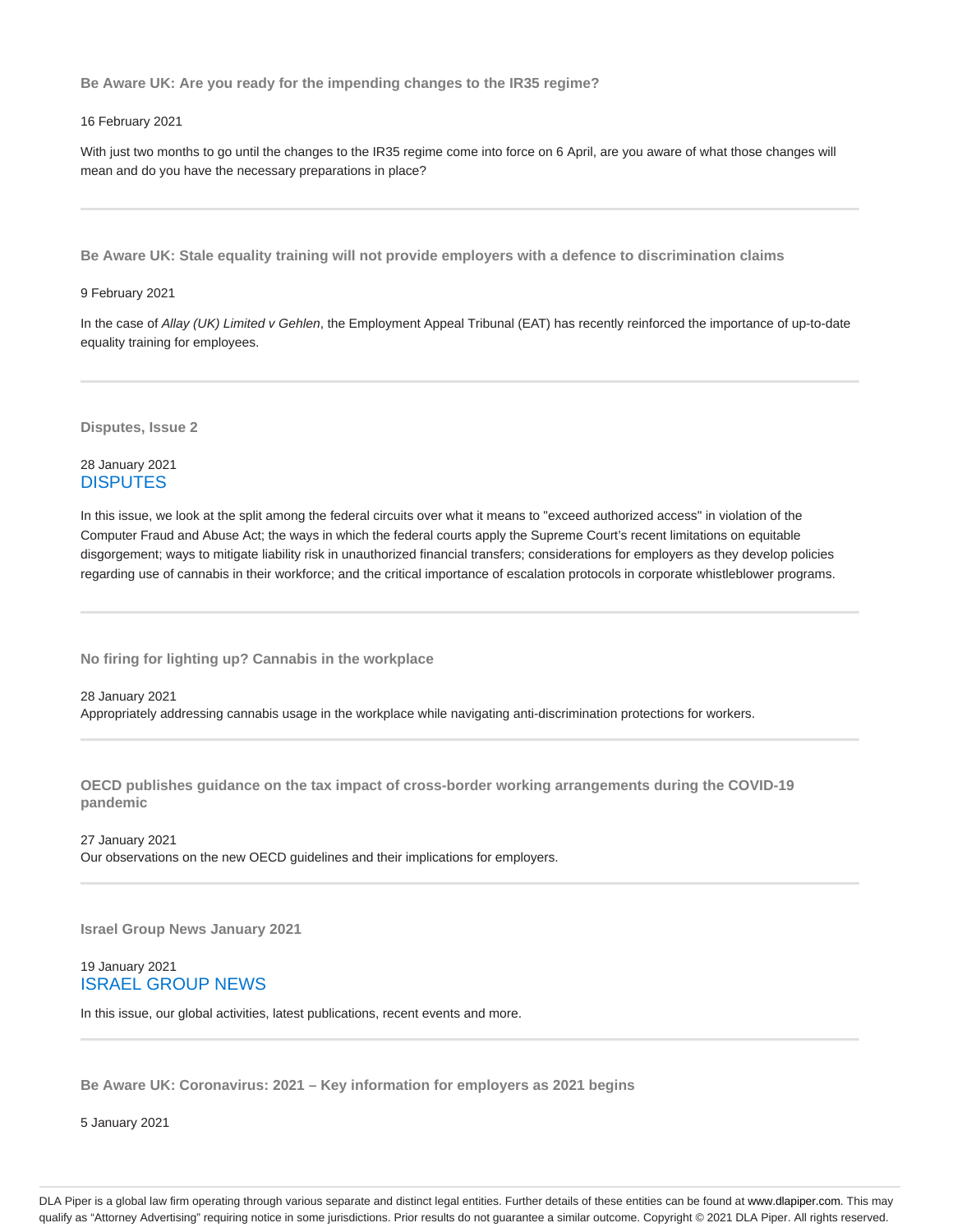This was cemented on 4 January 2021 with the announcement by the Prime Minister of a new national lockdown, to take effect on 5 January 2021 (becoming law from 6 January 2021) and expected to last until at least mid-February 2021.

**Boardroom Brexit: What the deal means for mobility**

## 31 December 2020 BOARDROOM BREXIT

From 1 January 2021, freedom of movement between the United Kingdom and European Union will end. There are, however, some provisions in the TCA regarding the temporary movement of those carrying out business-related activities between the UK and EU.

**Recording Working Hours: requirements across the European Union**

#### 21 December 2020

The Working Time Directive 2003 contains no time recording or record keeping obligations per se, but requires Member States to take measures necessary to ensure that workers are entitled to their Directive rights to rest breaks, rest periods, annual leave and limits on working hours.

**Pensions Round-Up November 2020**

# 18 December 2020 PENSIONS ROUND-UP UK SERIES

In this edition of Pensions Round-Up we look at developments including the Pensions Regulator's latest compliance and enforcement bulletin and a High Court judgment about GMP equalisation and past transfers out.

**Be Aware UK: CJRS extended to end of April 2021 with no change to employer contribution levels**

## 17 December 2020

In a surprise announcement on 17 December the Government made a further extension to the CJRS furlough scheme, extending it to the end of April 2021 and retaining the level of support at 80% of wages. The announcement comes on the same day that large parts of the country moved from Tier 2 to Tier 3 restrictions.

**Zásadní změny v oblasti dovolené**

#### 16. prosince 2020

Rok 2021 přinese zásadní změny v oblasti dovolené, kdy bude docházet nově k výpočtu dovolené v hodinách. Rovněž budou nová pravidla pro krácení dovolené a nová možnost převodu dovolené do dalšího roku. Nový koncept by měl být spravedlivější vůči zaměstnancům, ale zaměstnavatelé se nevyhnou nutnosti upravit své interní systémy a pravidla.

**'All in' remuneration packages are not allowed**

7 December 2020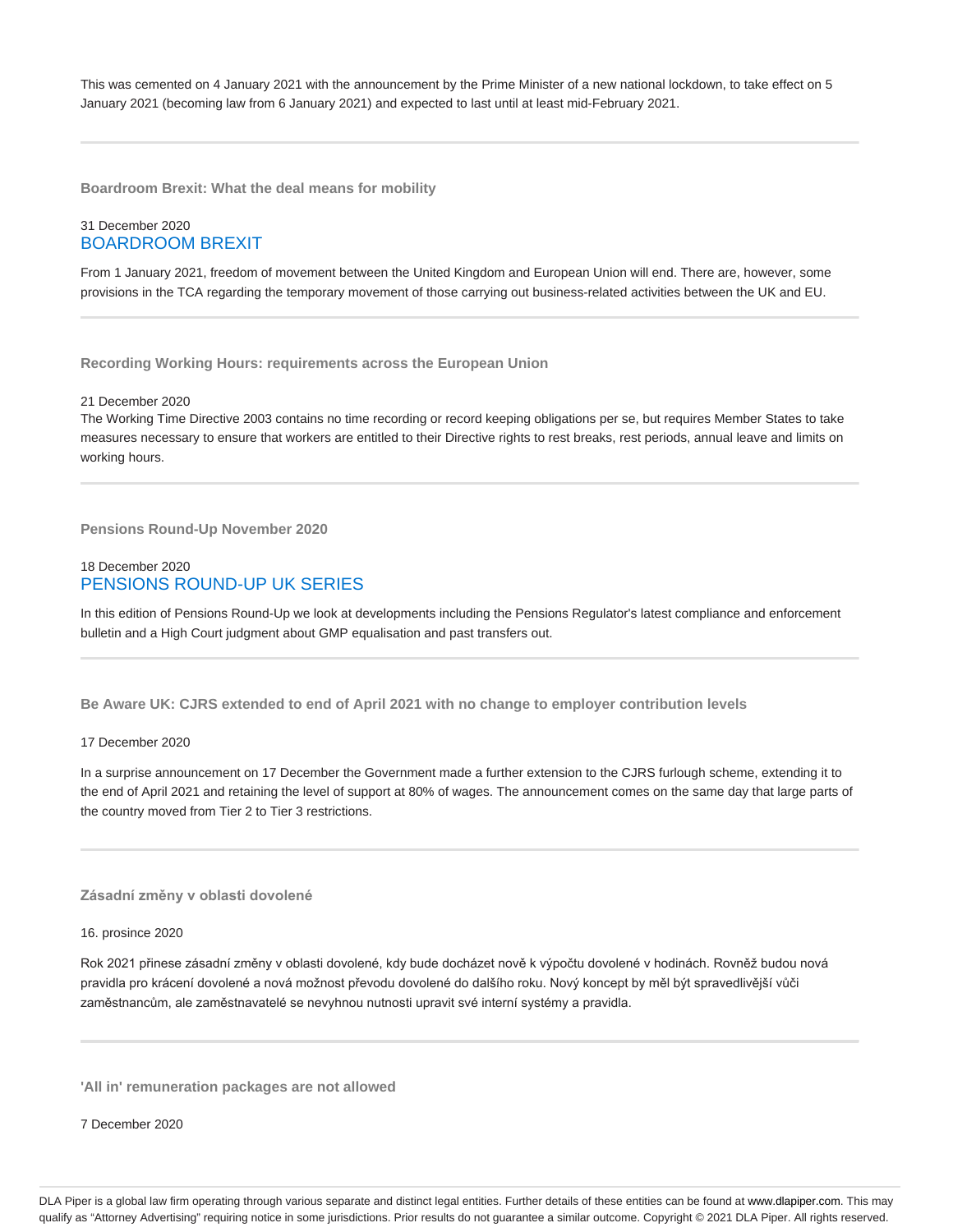# REWARDS INSIGHTS

Contractual documents between employees and employers sometimes contain "all in" remuneration packages. The Employment Appeal Tribunal decided, in its judgement of 9 October 2018 (published this year), that "all in" remuneration packages are not allowed under Belgian law. Find out in this publication what this judgement exactly means.

**Russia: New remote work law due in force on 1 January 2021, employers need to prepare now**

#### 7 December 2020

On 26 November 2020, the State Duma adopted a draft law amending the Labour Code of the Russian Federation (Labour Code) in relation to the regulation of distant (remote) working (Draft Law). The law is due to come into force on 1 January 2021.

**Be Aware UK: Government consultation on non-compete covenants and exclusivity provisions**

#### 4 December 2020

The Government has today published two consultation papers looking at reforming the use by employers of exclusivity provisions and non-compete clauses in employment contracts.

**Premiums granted for an anniversary can be an income tax-exempt benefit**

## 4 December 2020 REWARDS INSIGHTS

The Belgian tax ruling authority indicated that the one-off premium, that an employer grants its employees in the framework of an annual personnel party to celebrate the anniversary of the company and to increase social cohesion, can be qualified as a social benefit exempt from income tax. Read in this insight the details about this ruling.

**Mobility budget and working at home: Unexpected good friends?**

## 2 December 2020 REWARDS INSIGHTS

The Act of 17 March 2019 concerning the introduction of a mobility budget allows workers to make their mobility more environmentally friendly under a beneficial tax and social security regime. Read in this publication how the legislation on the mobility budget should be applied in the current conditions where employees work at home.

**New COVID-19 employment-related regulations in Romania: what changes?**

#### 10 November 2020

In the context of the fast increase of COVID-19 confirmed cases, as of 9 November 2020 and until 8 December 2020, Romania enforces new restrictive measures and regulations, prompting employers to adapt their activity to these new realities.

**Be Aware UK: Coronavirus: JSS guidance (finally) published**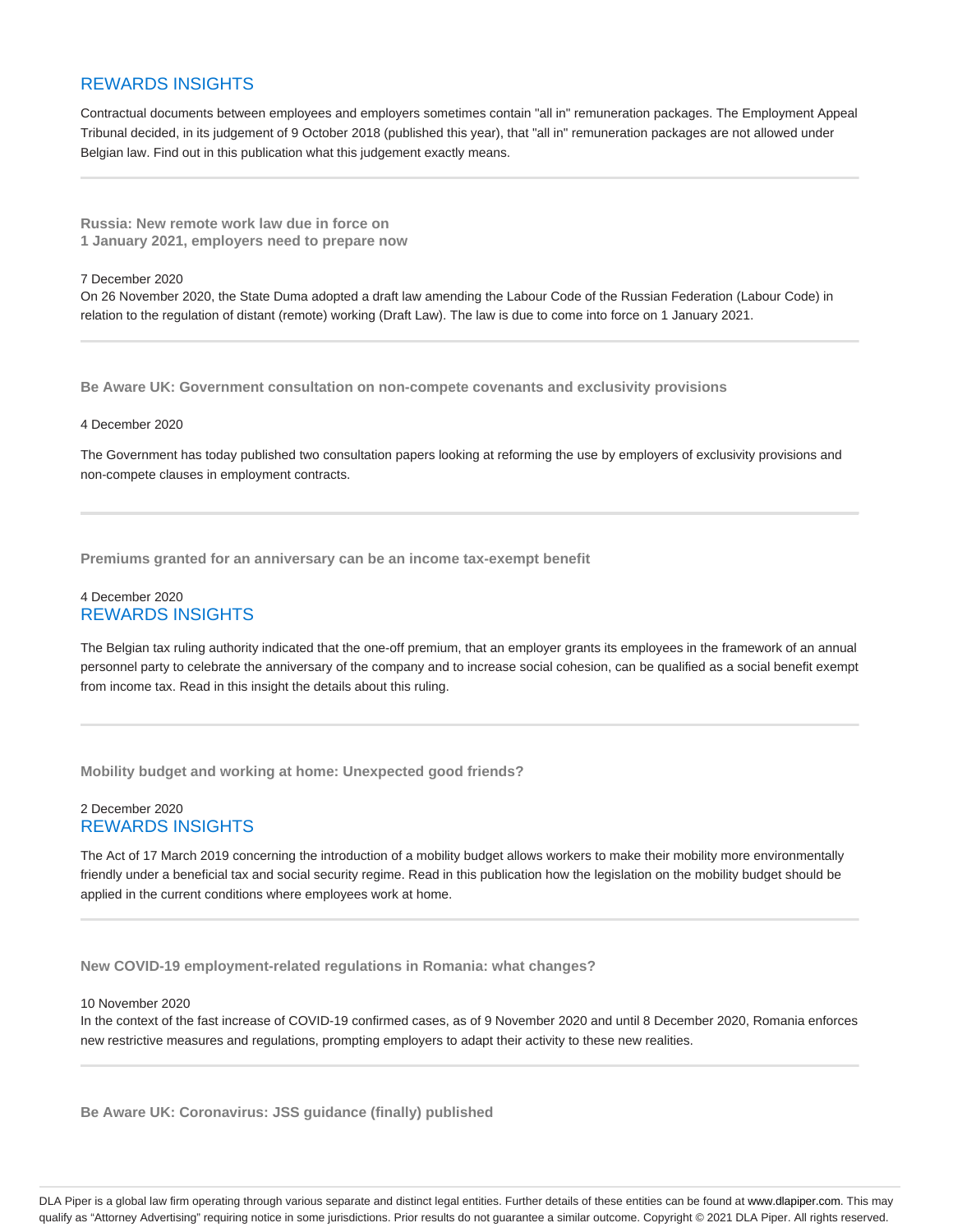3 November 2020 On Saturday 31 October 2020, the Prime Minister announced that the UK will enter into a second national lockdown with effect from Thursday 5 November 2020.

**Be Aware UK: UK government releases immigration Statement of Changes**

#### 28 October 2020

With only a matter of weeks to go until the Brexit transition period comes to an end, the UK government has now released its Statement of Changes to the UK Immigration Rules. The update formalises the previous government proposals set out in its July 2020 policy paper.

**Puerto Rico: Legal and practical aspects of international arbitration**

26 October 2020 Parties benefit from this legal framework to solve their disputes when conducting business in Puerto Rico.

**USMCA investor-state dispute settlement provisions: Key differences for Mexico**

#### 26 October 2020

For ISDS claims, only after the local litigation requirement is fulfilled or 30 months have elapsed may certain substantive claims be brought against a state.

**COVID-19 British Columbia Benefit Access Tool**

# 21 October 2020 CANADIAN EMPLOYMENT LAW UPDATES - COVID-19

The B.C. Government has been announcing a series of measures to aid businesses and workers during this unprecedented time.

**Revised Occupational Health and Safety Direction in respect of COVID-19**

19 October 2020

On 1 October 2020 the Minister of Employment and Labour published a new consolidated COVID-19 Direction on Occupational Health and Safety in the Workplace (Directive) which replaces the Directive that was published on 4 June 2020.

**China Enforces Tax Collection on Employees Working for Chinese-invested Enterprises Overseas**

#### 16 October 2020

With the recent IIT reform in 2019, and the introduction of a number of implementation rules (particularly the tax policy on overseas income), it appears the China tax authorities are taking a harder stance on how overseas income derived by China tax residents will be taxed in China, starting with Chinese expatriates working for Chinese state-owned enterprises.

**Mental Health Matters: Managing Workplace Wellbeing across the Globe**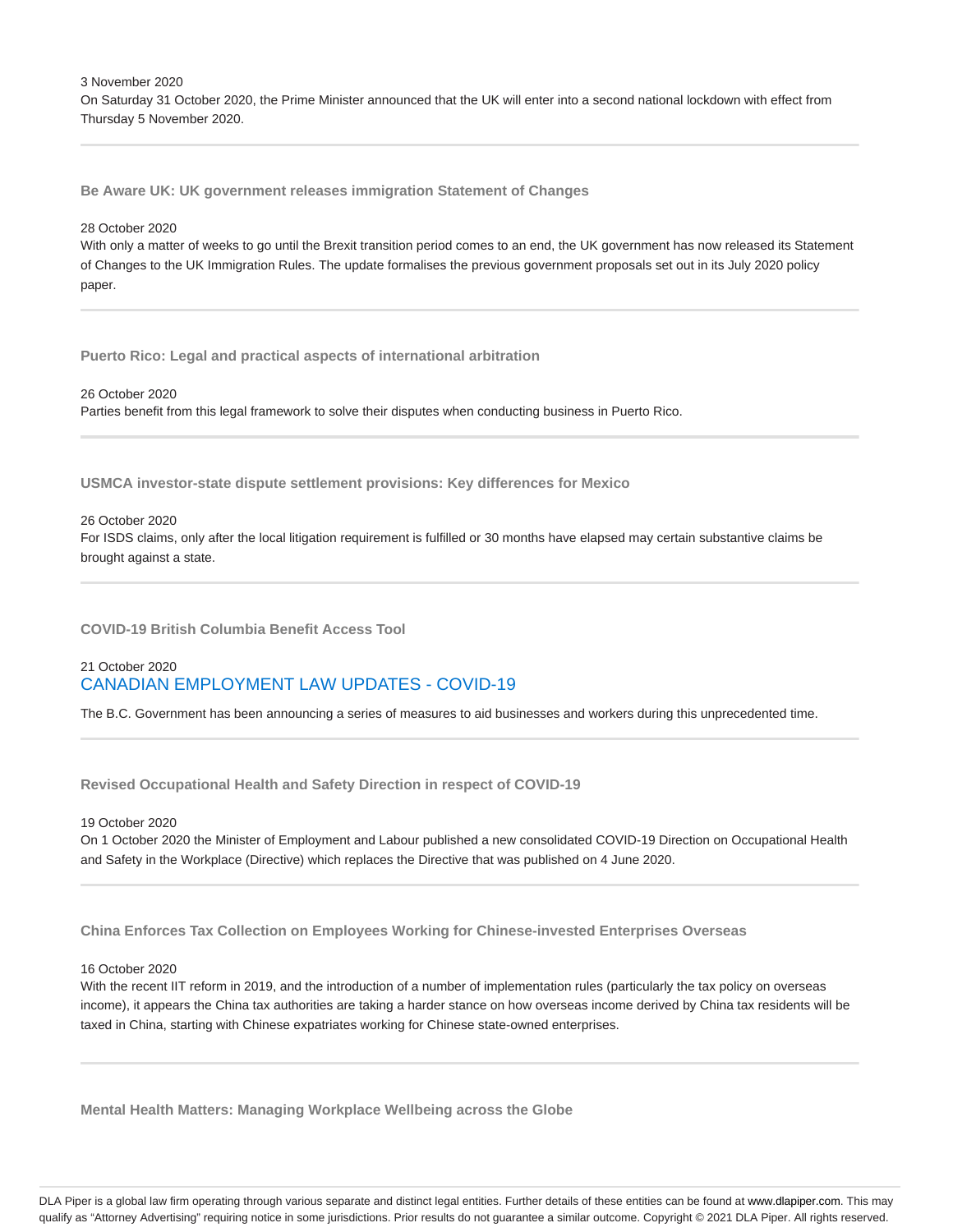#### 8 October 2020

Our latest Mental Health Matters report looks at the international picture with country by country information to help clients identify the particular local obligations for the mental health and wellbeing of their staff that might apply to them.

**Israel Group News October 2020**

## 7 October 2020 ISRAEL GROUP NEWS

In this issue, our global activities, latest publications, recent events and more.

**Mass layoffs and collective redundancies guide**

#### 6 October 2020

As COVID-19 continues to impact the global economy in unprecedented ways, companies that have had to scale back or shut down operations are bracing for what the next few months will bring, and what this means for their workforces. In this guide, we examine key considerations for employers looking to make permanent reductions in force across APAC.

**Diversity and inclusion update: A landmark LGBT case and new laws on sexual harassment in China**

#### 22 September 2020

Diversity and inclusion ("D&I") are becoming increasingly important values in the management of today's multinational organisations. This article looks at a landmark case on transgender rights and recent changes on sexual harassment rules in China, which should be relevant to organisations seeking to address D&I issues in the country.

**Post-pandemic pensions problems**

#### 16 September 2020

Initial lockdown may now be drawing to a close, but in the pandemic climate, it appears that cash is king for the sponsoring employers of pension schemes. Many scheme employers are emerging from the quarantine period with an eye to the economy and are seeking to preserve cash given the various trading and liquidity pressures currently facing them.

**Hong Kong Court of Appeal rules withholding of bonus and set-off for gross misconduct was unlawful**

#### 10 September 2020

It is well-known that deductions made from wages due to an employee are unlawful. Are bonuses due to an employee also subject to the same restriction against deductions from wages? Does an employer have the right to set-off any sums owed to it by an employee or will this violate section 32 of the Employment Ordinance?

**Singapore: Tightening of work pass requirements**

#### 28 August 2020

The COVID-19 pandemic has severely affected business and employees all over the globe, including Singapore. Due to the generally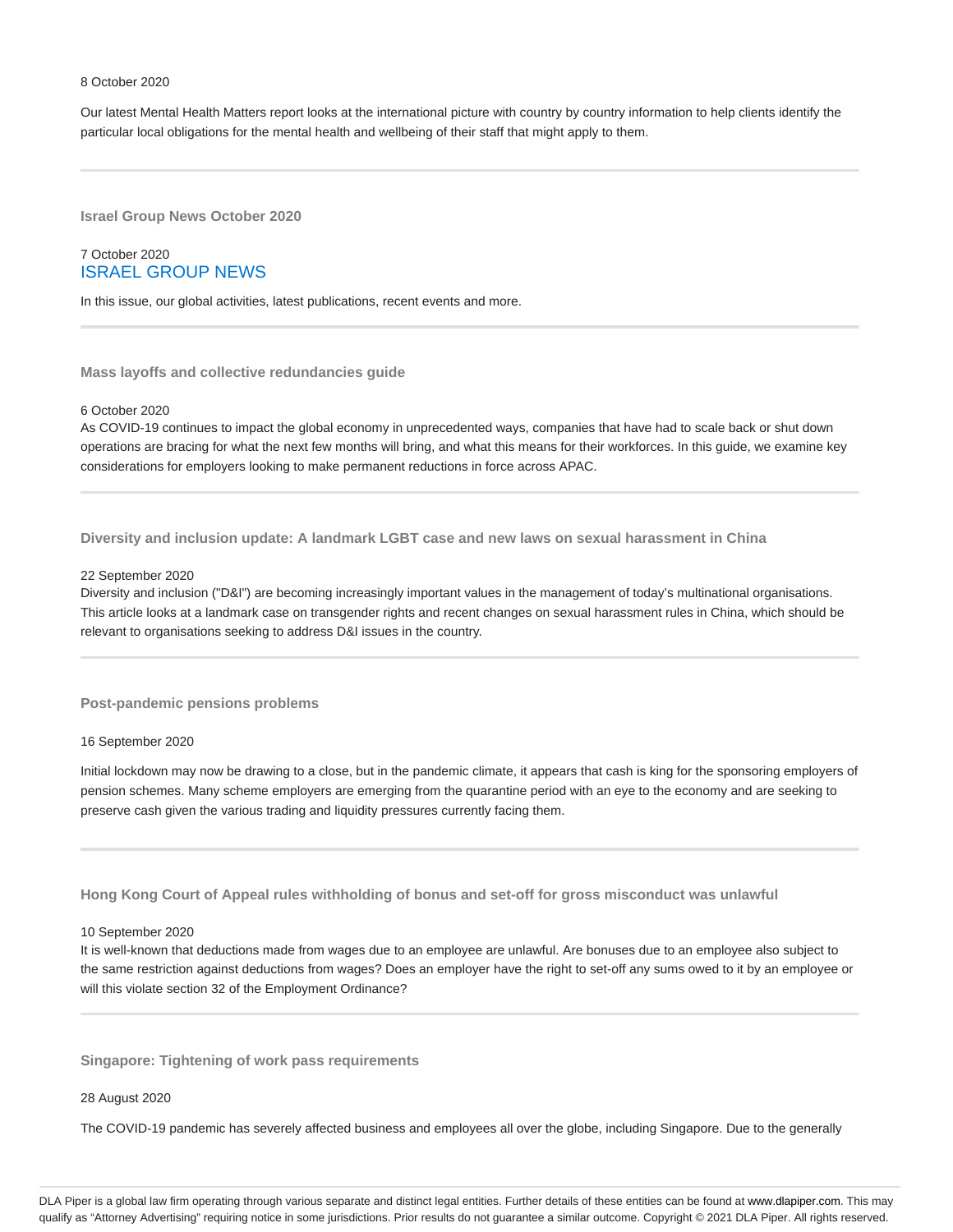weak job market and the unpredictable growth outlook, the Ministry of Manpower announced certain measures in a statement released on 27 August 2020 as summarized in this article.

**Details of the second tranche of Hong Kong's Employment Support Scheme released**

#### 24 August 2020

On 18 August 2020 the Hong Kong government announced details surrounding the second tranche of the Employment Support Scheme. While the majority of the rules surrounding the second tranche remain largely the same as the first tranche, there are new penalties for employers who have fallen foul of a number of nebulous terms.

**DLA Piper Employee Remuneration and Incentives Guide To Share Incentives**

#### 30 July 2020

Our Guide to Share Incentives provides a user-friendly and practical overview of the implementation and operation of the share incentive arrangements that are available to companies and is divided into ten sections

**EU-US Privacy Shield is no more. What now for employers After Schrems II?**

#### 27 July 2020

The Court of Justice of the European Union (CJEU) has given its preliminary ruling in Schrems II - Data Protection Commissioner v Facebook Ireland Limited and Maximillian Schrems (Case C-311/18) in which it strikes down the EU-US Privacy Shield as a mechanism for transferring employees' personal data to the US.

**Israel Group News July 2020**

# 8 July 2020 ISRAEL GROUP NEWS

In this issue, our global activities, latest publications, recent events and more.

**Law à la Mode: Falling foul of China's trademark system; Retailers need to prepare for the new EU Data Protection Regulation; and New developments in the framework of the copyright protection of handbags**

# 2 FEB 2015 LAW À LA MODE

A quarterly e-magazine from our Fashion, Retail and Design Group with the latest industry news, comment and legal updates. This edition has been edited by our Italian colleagues.

**Law à la Mode - Edition 14**

# 24 OCT 2014 LAW À LA MODE

A quarterly e-magazine from our Fashion, Retail & Design Group with the latest industry news, comment and legal updates, with a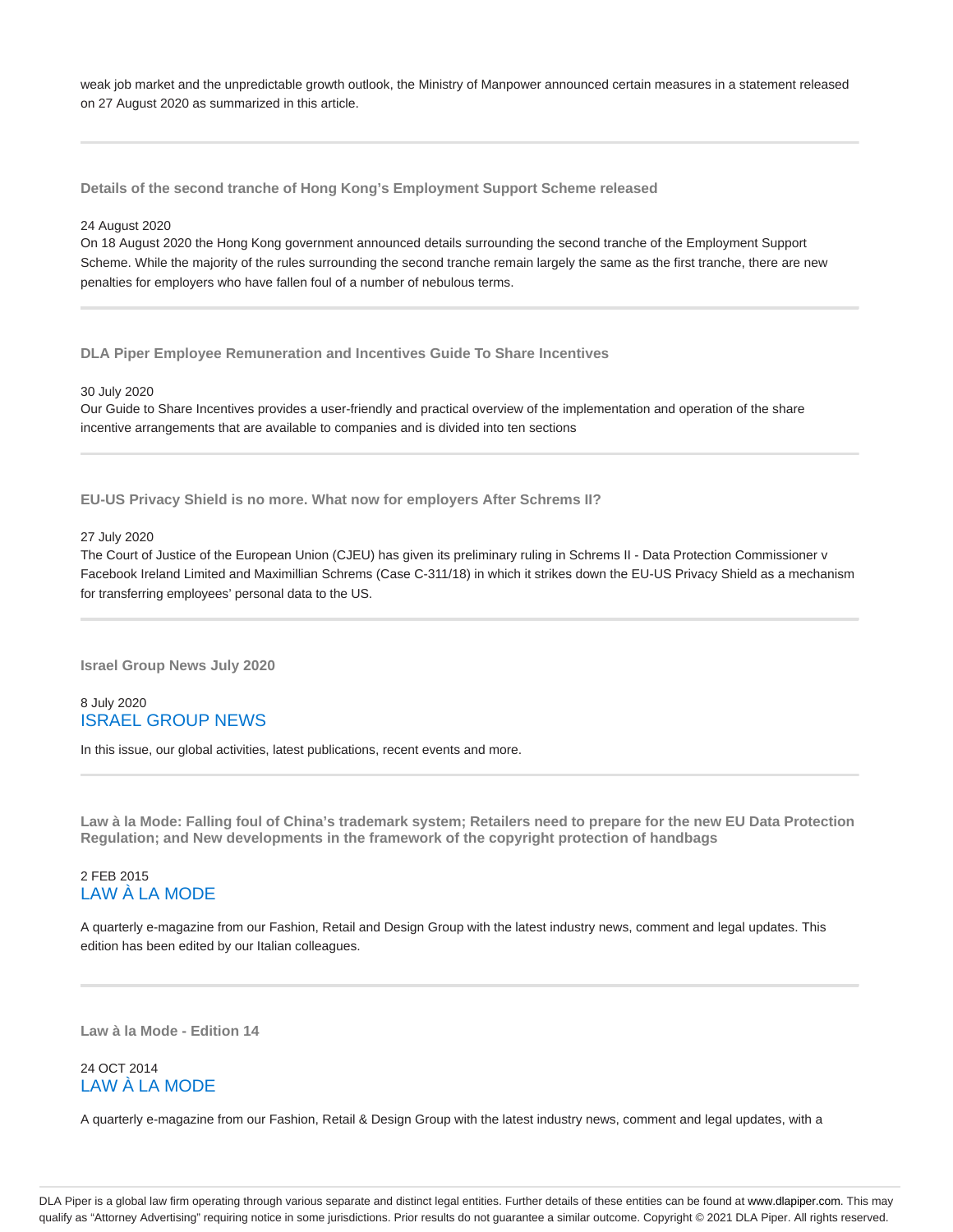**Law à la Mode**

## 13 MAY 2014 LAW À LA MODE

A quarterly e-magazine from our Fashion, Retail & Design Group with the latest industry news, comment and legal updates, with a particular focus on technology in this edition.

**Law à la Mode Edition 12 - Winter 2013/14**

## 13 JAN 2014 LAW À LA MODE

The Middle East editorial team is delighted to bring you the Winter edition of Law à la Mode, the quarterly legal magazine from our global Fashion, Retail, and design group.

**Guide to redundancies and reductions in force in Asia Pacific**

#### 9 JUL 2013

The recent tough economic climate has seen high-profile companies around the world forced to take action and reduce their workforce in an effort to remain competitive.

**Growing whistleblower activity calls for close employer attention to retaliation issues**

7 MAY 2013 Careful consideration must precede adverse action against purported whistleblowers

**Supply chain planning in the post-BEPS era: five questions for MNEs**

22 JUL 2015

After BEPS actions are incorporated into OECD documents and local legislation, tax planning opportunities will still exist, but realizing the benefits of tax planning will require a greater emphasis on economic substance. One often-overlooked area of opportunity is tax-efficient supply chain planning.

# akce

# uplynulé

**Employment law trends in the Media, Sport and Entertainment sector**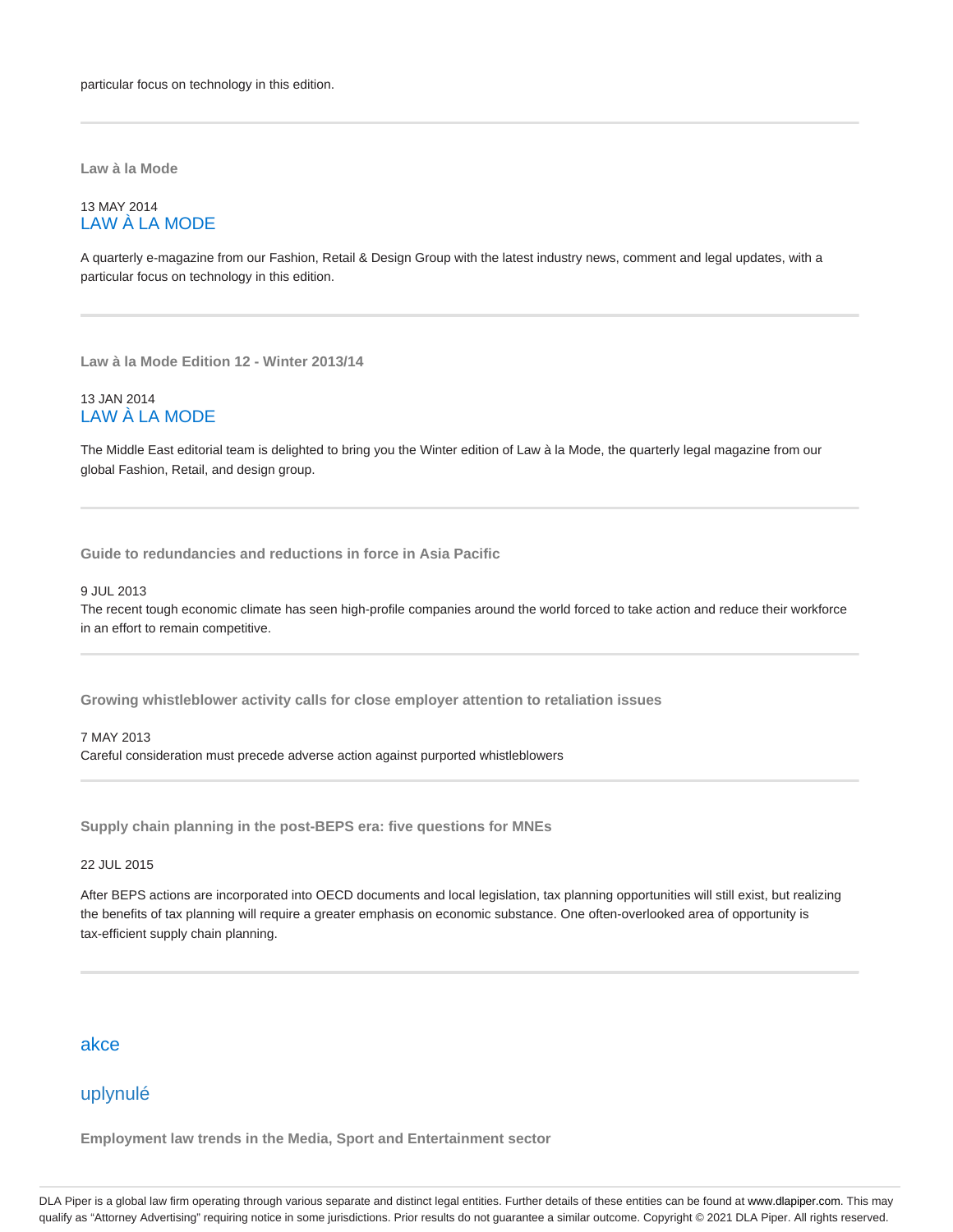May 26, 2022 | 12:00 - 1:00 pm EST Webinar

**European Dinner**

10 May 2022 **Webinar** 

**Session 4: How do you prepare for the application of AI systems? – a framework for AI success in the workplace**

16 March 2022 Artificial intelligence in the workplace - how can you prepare? Webinar

**Whistleblowing laws of Europe**

14 March 2022 Webinar

**Session 3: What is the emerging regulatory environment for AI in the workplace?**

9 March 2022 Artificial intelligence in the workplace - how can you prepare? **Webinar** 

**Session 2: Identifying and understanding the key current risks of artificial intelligence in the workplace**

2 March 2022 Artificial intelligence in the workplace - how can you prepare? Webinar

**Session 1: Artificial intelligence: Where are we now and the future of work?**

23 February 2022 Artificial intelligence in the workplace - how can you prepare? Webinar

**Crisis in Ukraine – a virtual roundtable discussion**

17 February 2022 **Webinar** 

**Beyond Politics: The Person Behind the Policies**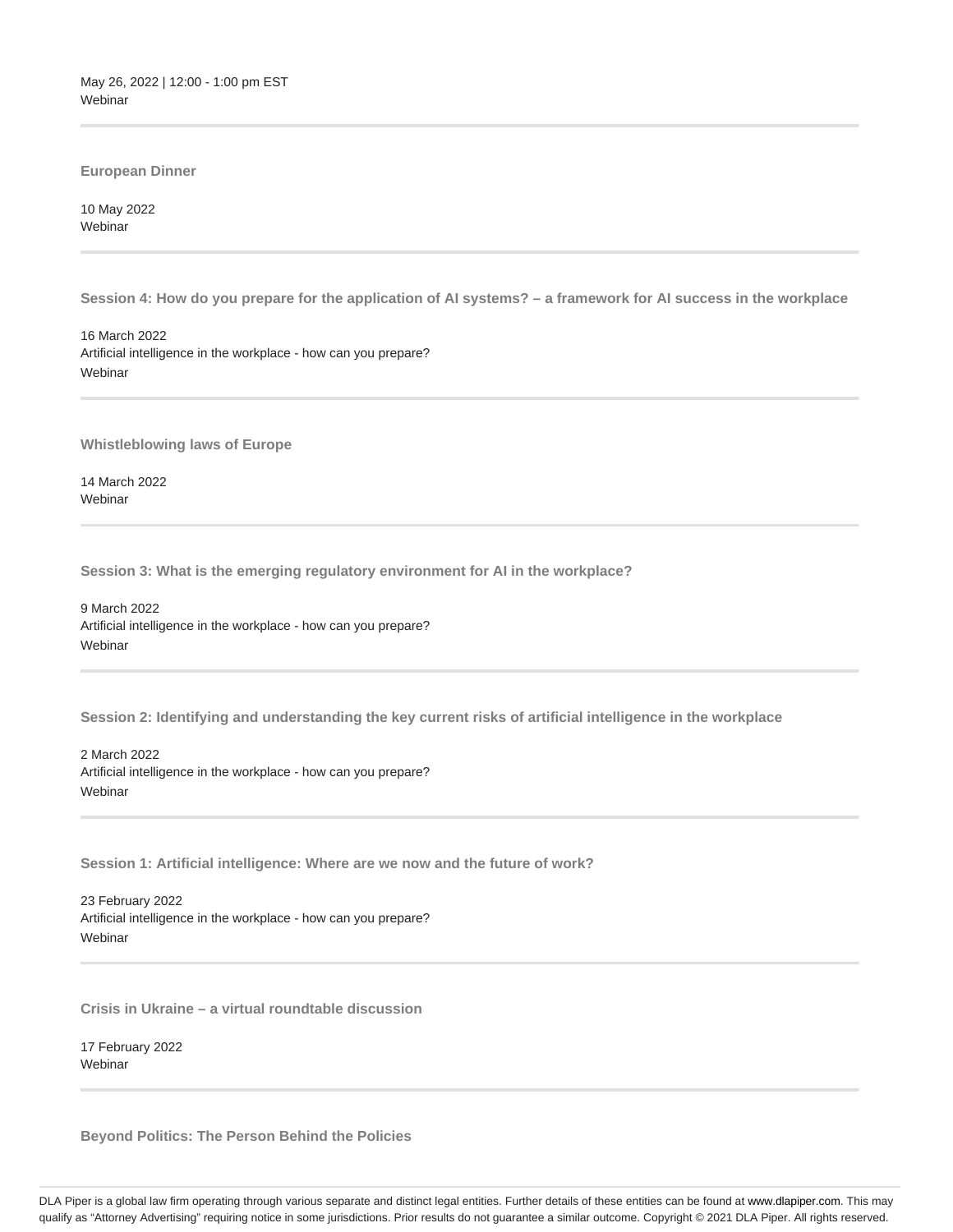16 February 2022 Webinar

**Looking ahead: global changes and employment challenges**

8 February 2022 | 3:00 - 5:00 pm **Webinar** 

**Global Employment Webinar: 2021 Review and 2022 Preview**

18 January 2022 | 8 AM - 9:30 AM PST | 11 AM - 12:30 PM EST | 12 AM - 1:30 AM HKT Webinar

**The Impact of the EU Whistleblowing Protection Directive on Global Employers**

17 November 2021 **Webinar** 

**How to handle long term sickness absence in the Netherlands, a high risk area for employers**

16 November 2021 **Webinar** 

**The essential legal update for consumer goods businesses**

29 September 2021 Webinar

**Embracing Digital Evolution**

15 September 2021 Webinar

**Global Employment Webinar on Return to Work Strategies, Vaccines and Testing**

25 May 2021 **Webinar** 

**Returning to work: US employment webinar**

12 May 2021 Webinar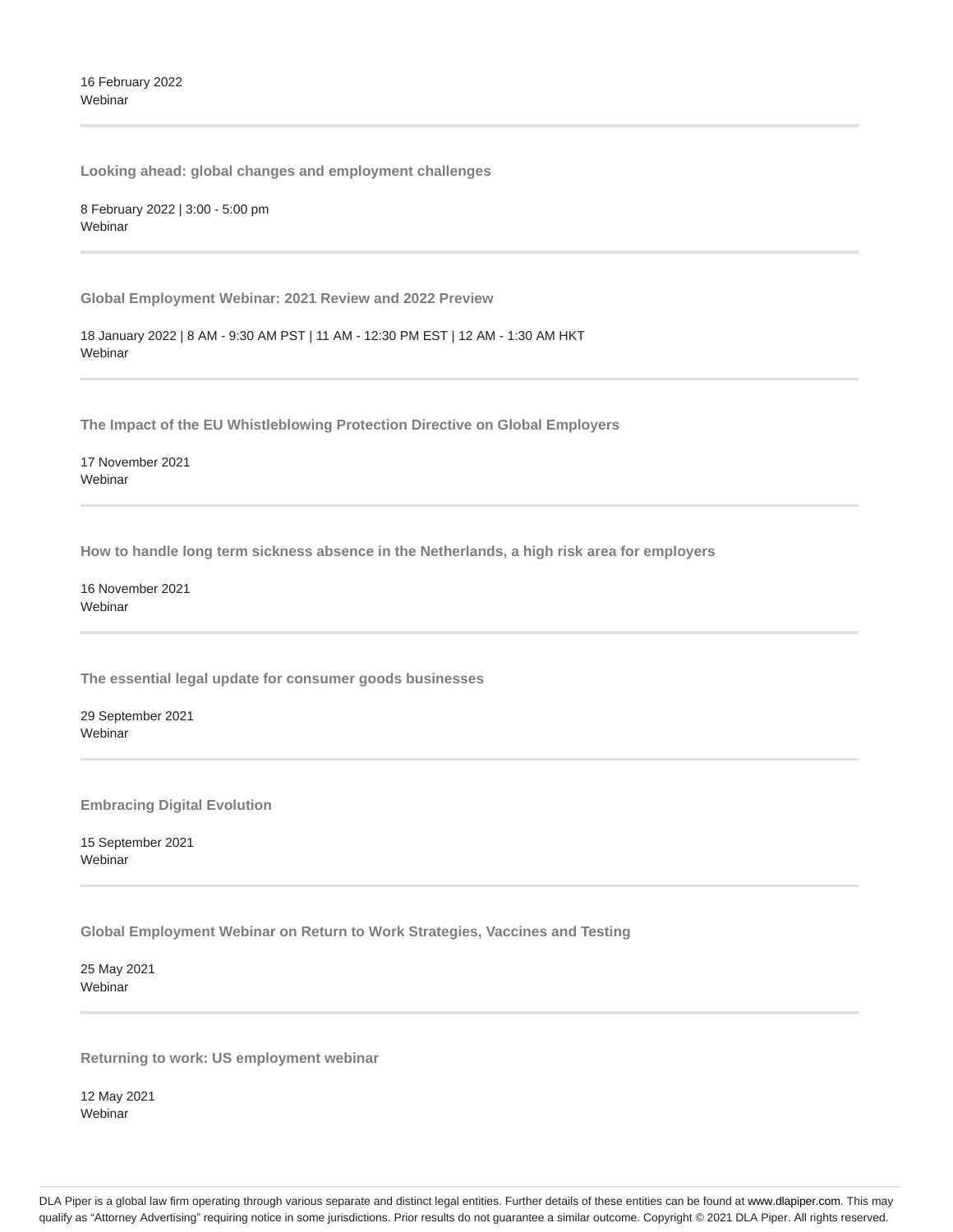**The Brexit Deal - what does it mean for climate change and energy?**

26 January 2021 **Webinar** 

**Challenging choices for businesses: Restructure, downsize or liquidate**

14 October 2020 **Webinar** 

**Essential Legal Update 2020**

12 October 2020 - 15 October 2020 Webinar

**US: Employment law training**

7 October 2020 International employment law training

**Spain: Employment law training**

6 October 2020 International employment law training

**UAE and Saudi Arabia: Employment law training**

1 October 2020 International employment law training

**Romania: Employment law training**

30 September 2020 International employment law training

**Poland: Employment law training**

29 September 2020 International employment law training

**Poland: Employment law training**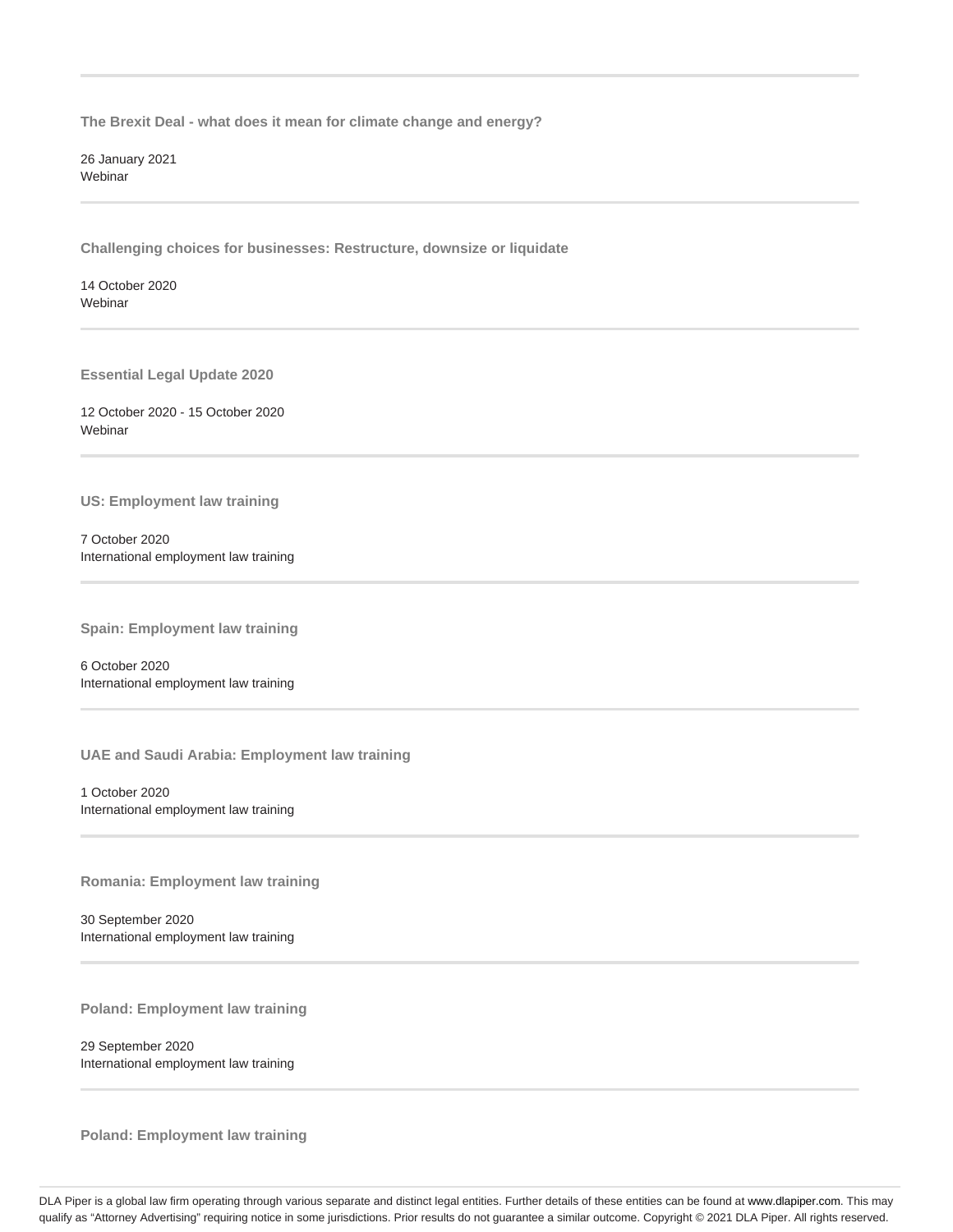**Netherlands: Employment law training**

28 September 2020 International employment law training

**Belgium: Employment law training**

24 September 2020 International employment law training

**Belgium: Employment law training**

24 September 2020 International employment law training

**Nordics: Employment law training**

22 September 2020 International employment law training

**Doing Business Globally: Spotlight Hong Kong**

22 September 2020 Webinar

**South Africa: Employment law training**

21 September 2020 International employment law training

**APAC: Employment law training**

17 September 2020 International employment law training

**Italy: Employment law training**

16 September 2020 International employment law training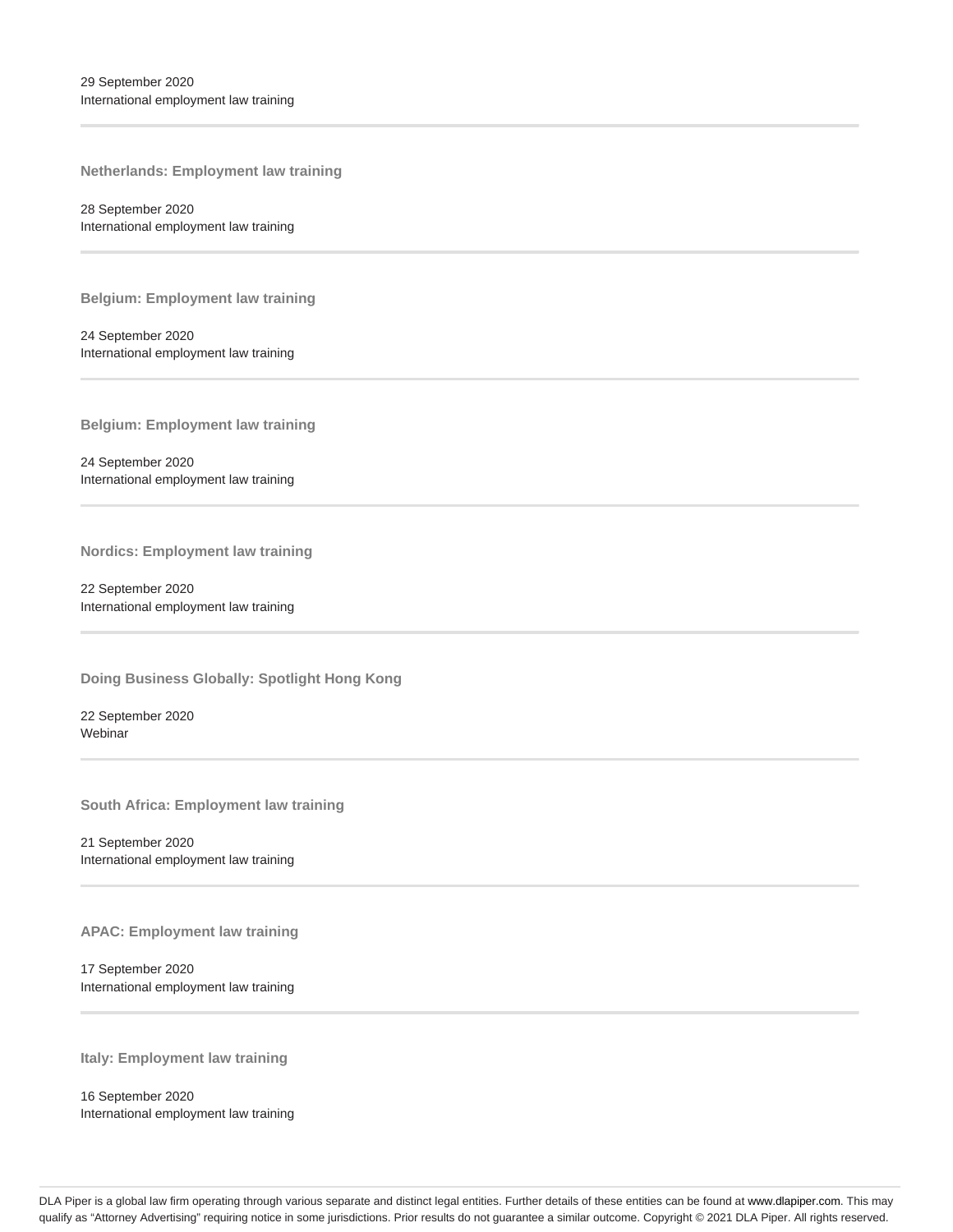**Ireland: Employment law training**

15 September 2020 International employment law training

**Germany: Employment law training**

14 September 2020 International employment law training

**UK: Employment law training**

9 September 2020 International employment law training

**France: Employment law training**

8 September 2020 International employment law training

# **NOVINKY**

**Best Lawyers / Handelsblatt recommends a total of 90 lawyers from DLA Piper in Germany**

#### 24 June 2022

This year, the U.S. publisher Best Lawyers has once again recognized numerous DLA Piper lawyers in Germany in various areas of law.

**DLA Piper advises Knorr Bremse on the acquisition of a majority stake in Cojali**

15 June 2022

DLA Piper has advised Knorr-Bremse and its subsidiary Knorr-Bremse Systeme für Nutzfahrzeuge GmbH on the acquisition of a majority stake of 55 percent in Cojali S.L.

**DLA Piper advises Borosil Renewables on acquisition of Interfloat and Brandenburger Glasmanufaktur**

#### 6 May 2022

DLA Piper has advised Indian solar glass manufacturer Borosil Renewables ("BRL") on its acquisition of Interfloat Group, Europe's largest solar glass producer.

**DLA Piper advises Fyllo on the acquisition of Semasio**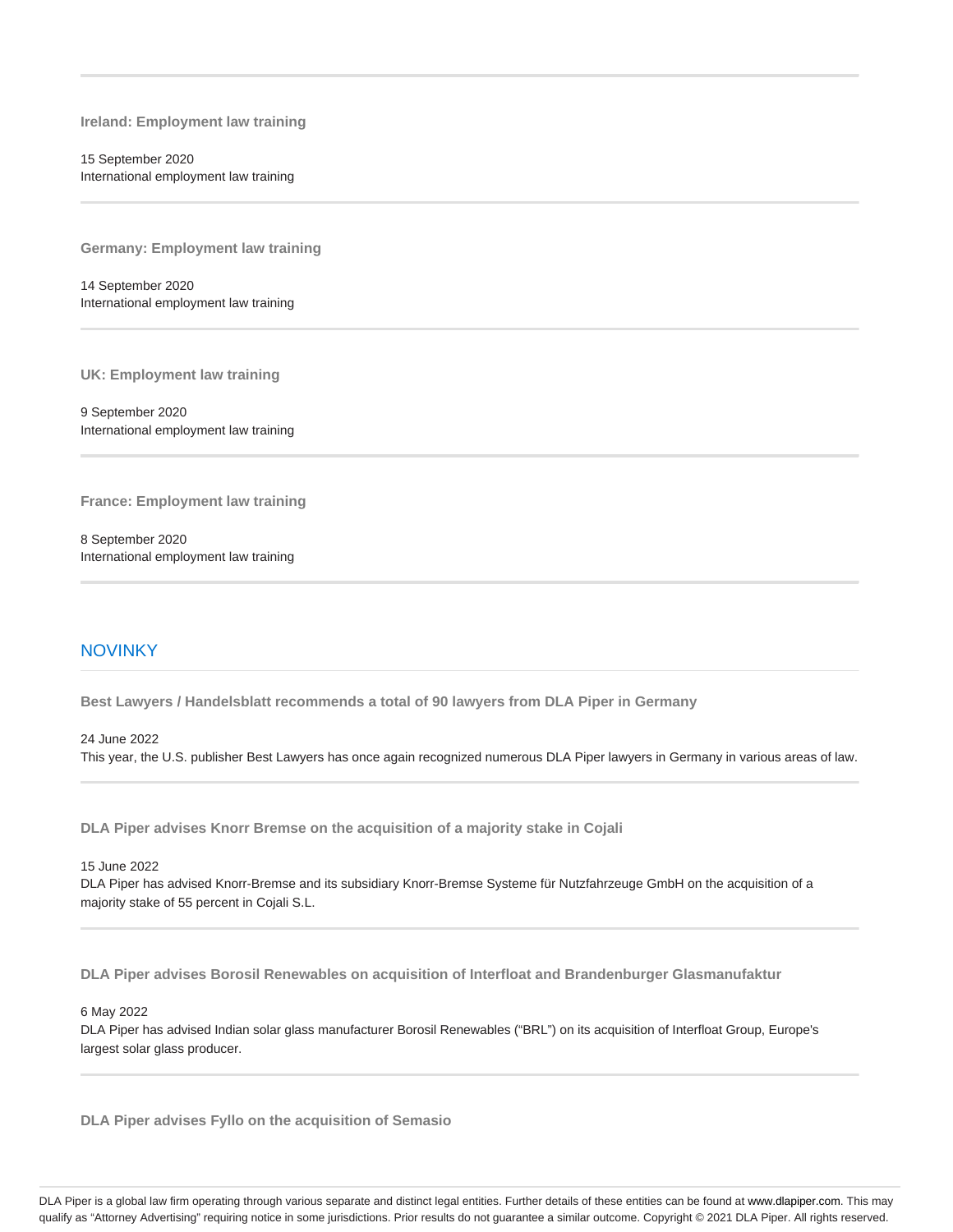DLA Piper has advised Fyllo, a compliance-first platform providing data-driven marketing and regulatory solutions for high-growth industries, on the signing of a Stock Purchase Agreement with Semasio, a pioneer in unified targeting for digital marketing.

**DLA Piper advises EQT Ventures on seed funding round in Start-up Superlist**

#### 13 April 2022

DLA Piper has advised EQT Ventures on its investment in Superlist in a USD10 million round of seed funding alongside Cherry Ventures and other angel investors.

**DLA Piper advises Ogier on its merger with Irish firm Leman Solicitors LLP**

13 April 2022

DLA Piper advises Ogier on its merger with Irish firm Leman Solicitors LLP

**DLA Piper advises Aonic on the acquisition of the AddApptr Group**

#### 7 April 2022

DLA Piper has advised the gaming platform Aonic AB on its acquisition of the AddApptr Group. The total investment value was in the range of EUR 50 million.

**DLA Piper advises Storskogen on the acquisition of a majority stake in Dimabay**

30 March 2022

DLA Piper has advised Storskogen on the acquisition of a majority stake in Dimabay GmbH (Dimabay), a performance-based advertising agency based in Germany that is active in 15 European countries.

**DLA Piper strengthens employment practice with hire of senior counsel Dr Hans-Peter Löw**

22 March 2022 DLA Piper will strengthen its Frankfurt office with the appointment of Dr Hans-Peter Löw as senior counsel on 1 May 2022.

**DLA Piper advises Highberg Group on acquisition of Schickler Consulting**

## 9 March 2022

DLA Piper has advised the Highberg Group on the acquisition of consulting agency Schickler Unternehmensberatung in Hamburg.

**DLA Piper advises HARMAN on the acquisition of Mixed Reality Pioneer Apostera**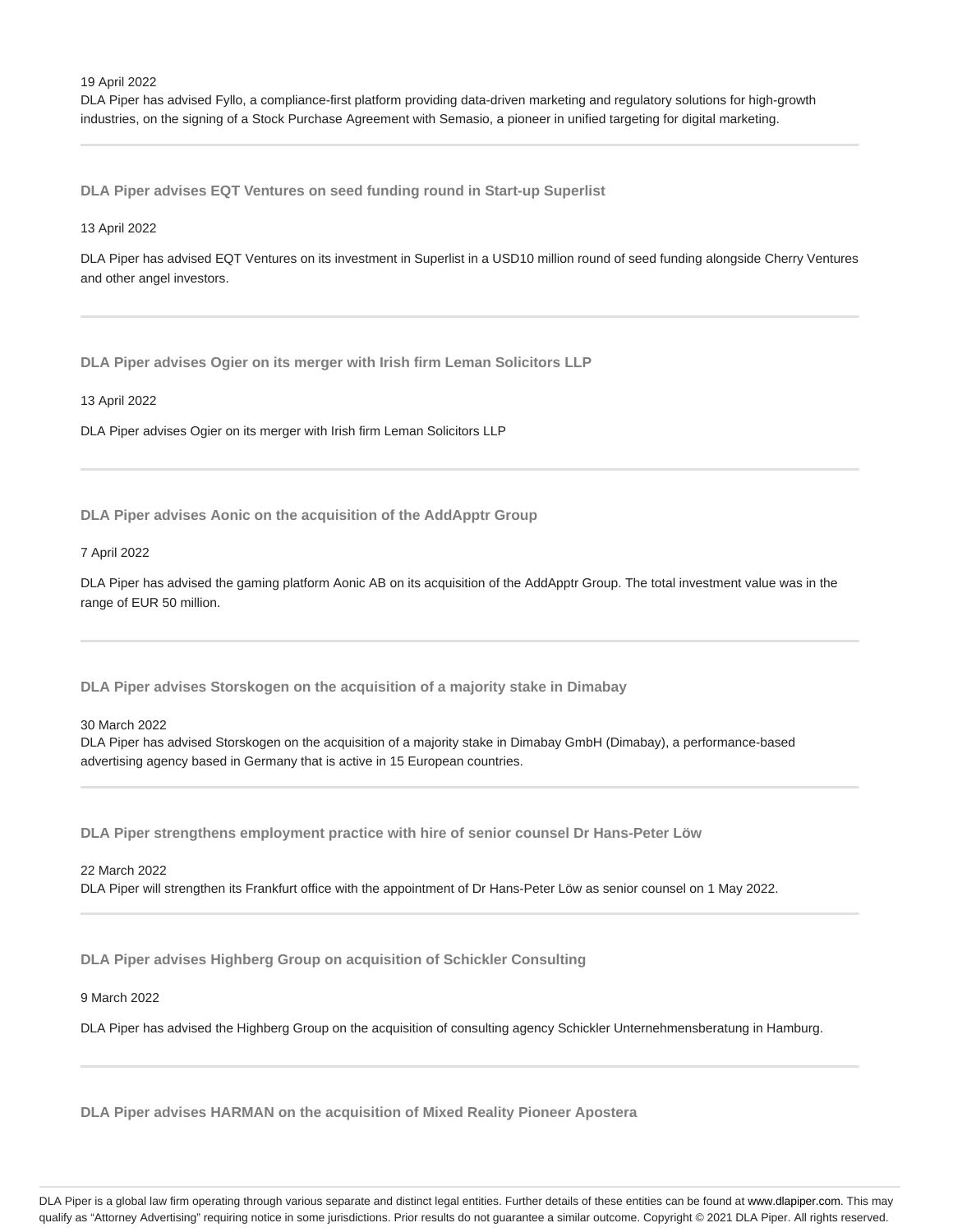#### 23 February 2022

DLA Piper has advised HARMAN International, the leading supplier of connected technologies for automotive, consumer and enterprise markets, on the acquisition of Apostera, a Germany-based automotive technology company. Apostera's employees will join HARMAN as part of the company's Automotive division.

**DLA Piper advises apoprojekt on the acquisition of Planungsgruppe Schneider & Partner**

#### 18 February 2022

DLA Piper has advised apoprojekt GmbH on the acquisition of Planungsgruppe Schneider & Partner Beratende Ingenieure mbH. The locations in Kamp-Lintfort and Düsseldorf were taken over on 1st January 2022.

**DLA Piper advises the TRATON GROUP on joint venture agreement for European high-performance charging network**

#### 16 December 2021

DLA Piper has advised the TRATON GROUP on the formation of a joint venture (JV) with the other leading commercial vehicle manufacturers Volvo Group and Daimler Truck to install and operate a high-performance public charging network for battery electric, heavy-duty long-haul trucks and coaches across Europe.

## **DLA Piper highly commended at UK Social Mobility Awards 2021**

#### 19 October 2021

DLA Piper has been highly commended in the Community Programme of the Year category at the UK Social Mobility Awards 2021 (SOMOs) at a live virtual event on the 14th October.

**DLA Piper advises EQT Ventures on Series A financing round in food biotech start-up Formo**

#### 12 October 2021

DLA Piper hat EQT Ventures bei ihrem Investment in das Berliner Food Biotech-Startup Formo im Rahmen einer Series A-Finanzierungsrunde im Umfang von 50 Mio. USD beraten. Zu den weiteren Geldgebern neben EQT Ventures gehören u.a. Elevat3 Capital, Lowercarbon Capital und Lionheart Ventures.

**Dla piper has advised the Sodexo group on its entry into exclusive negotiations to combine its early childhood services with those of the Grandir group**

#### 17 August 2021

DLA Piper has advised Sodexo Group, the world leader in Quality of Life services, on its entry into exclusive negotiations with the nursery and pre-school group Grandir in order to combine their daycare activities.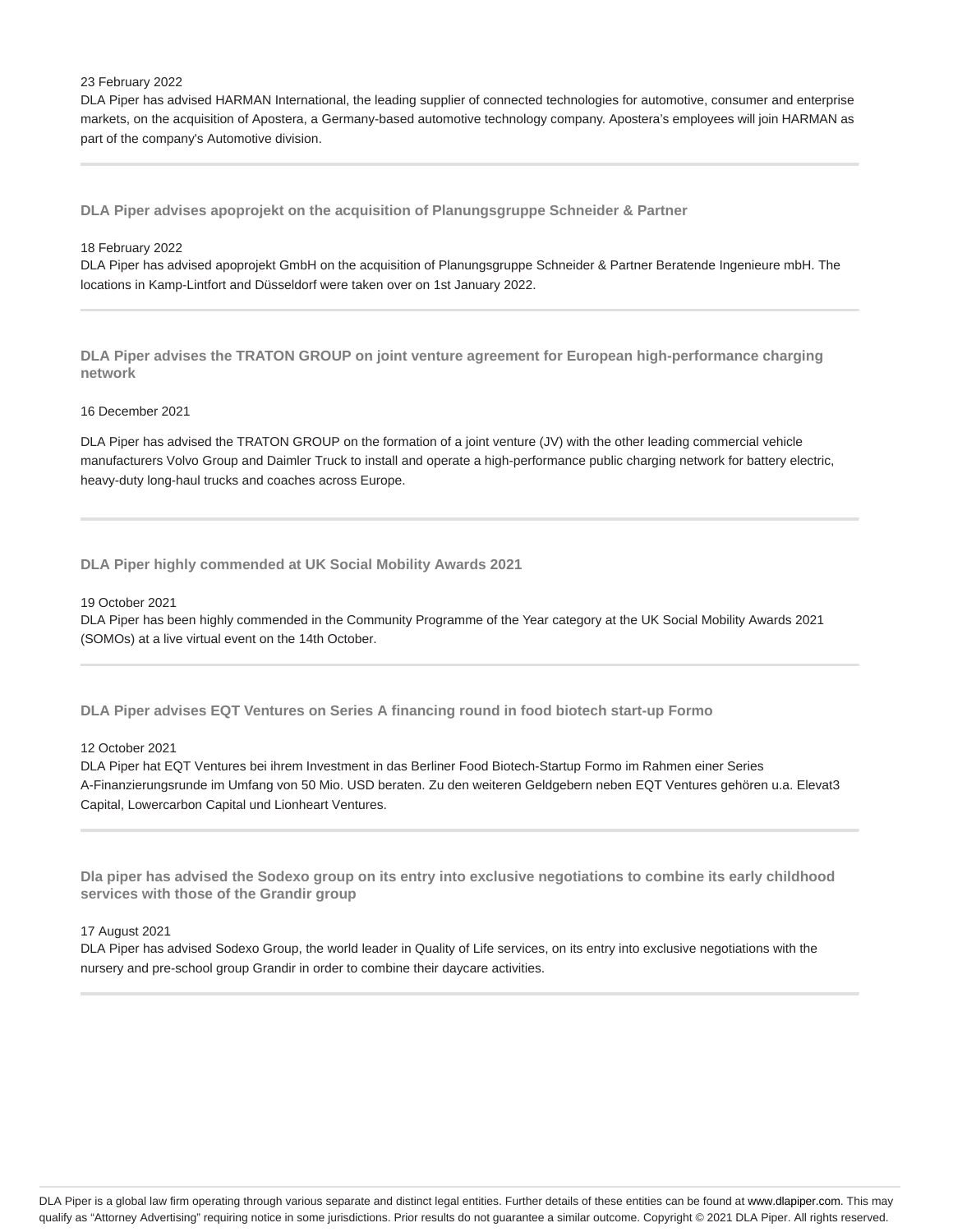**DLA Piper advises BASF on the acquisition of 49,5% stake in offshore wind farm Hollandse Kust Zuid from Vattenfall**

#### 24 June 2021

DLA Piper has advised BASF on the acquisition of 49,5% percent of Vattenfall's offshore wind farm Hollandse Kust Zuid in The Netherlands. The purchase price amounts to EUR0,3 billion and takes into account the achieved status of the project.

**DLA Piper advises Heidelberger Druckmaschinen on the relocation of its UK customer headquarters**

#### 16 June 2021

DLA Piper has advised Heidelberger Druckmaschinen AG ("Heidelberg") on the relocation of its customer headquarters in the UK.

**DLA Piper advises Otto Group on the sale of Hansecontrol to Qima**

#### 15 February 2021

DLA Piper has advised Otto Group in relation to the agreement to sell its Quality Assurance and Product Safety service provider, the Hansecontrol Group headquartered in Hamburg, to Qima, a leading global provider of supply-chain compliance solutions, headquartered in Hong Kong.

#### **DLA Piper advised Box Inc who will acquire SignRequest**

#### 10 February 2021

We are delighted to have advised Box Inc, who entered into a definitive agreement to acquire SignRequest, a cloud-based electronic signature company.

**DLA Piper advises Wipro Limited on the acquisition of METRO-NOM GmbH and METRO Systems Romania**

#### 4 January 2020

DLA Piper has advised Wipro Limited, a leading global information technology, consulting, and business process services company, on the acquisition of METRO AG's IT units – METRO-NOM GmbH in Germany and METRO Systems Romania S.R.L.

**DLA Piper advises Nemetschek on acquisition of DEXMA by subsidiary Spacewell**

#### 18 December 2020

DLA Piper has advised the Nemetschek group, one of the world's leading software providers for the Architecture, Engineering, Construction and Owner-operated (AECO) industry, on the acquisition of 100% of the shares in DEXMA by its subsidiary Spacewell.

**DLA Piper advises Stillfront Group on the acquisition of gaming company Sandbox Interactive**

#### 18 December 2020

DLA Piper has advised Stillfront Group AB, a leading free-to-play gaming studios company, on the acquisition of Sandbox Interactive GmbH, a rapidly growing and highly profitable gaming company based in Berlin and developer and publisher of the popular crossplatform free-to-play sandbox MMORPG Albion Online. The sellers are the four co-founders of Sandbox.